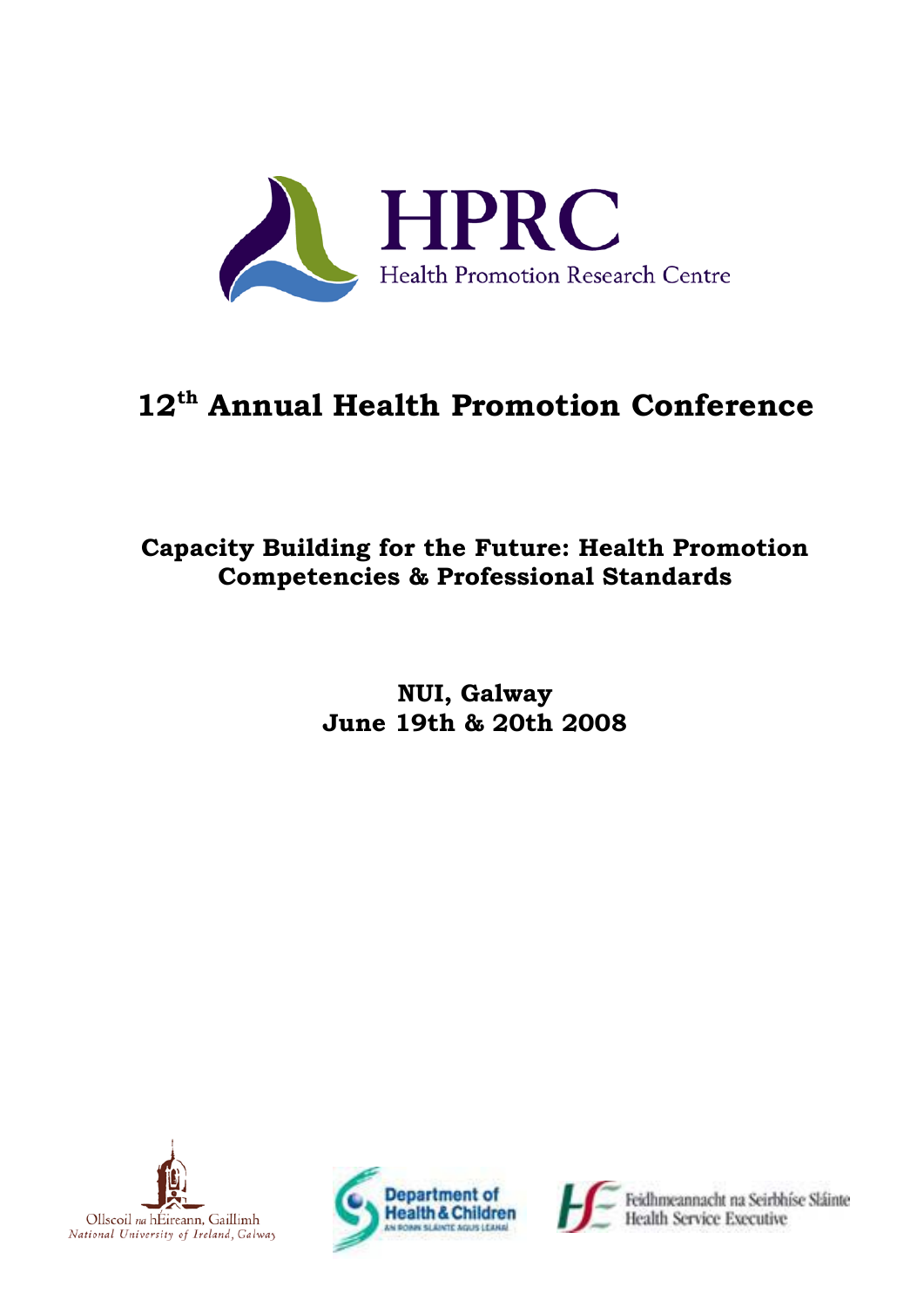### Conference Steering Committee:

| Ms. Olive McGovern              | Department of Health & Children                |
|---------------------------------|------------------------------------------------|
| Ms. Catherine Murphy            | <b>HSE Health Promotion, Population Health</b> |
| Mr. Brian Neeson                | <b>HSE Health Promotion, Population Health</b> |
| Ms. Jacky Jones                 | <b>HSE Health Promotion, Population Health</b> |
| Ms. Linda Hogan                 | <b>HSE Health Promotion, Population Health</b> |
| Ms. Angela King                 | <b>HSE Health Promotion, Population Health</b> |
| <b>Professor Margaret Barry</b> | Department of Health Promotion, NUI, Galway    |
| Dr. Margaret Hodgins            | Department of Health Promotion, NUI, Galway    |
| Dr. Claire Connolly             | Department of Health Promotion, NUI, Galway    |
| Ms. Geraldine Nolan             | Department of Health Promotion, NUI, Galway    |
| Dr. Saoirse Nic Gabhainn        | Department of Health Promotion, NUI, Galway    |
| Dr. Jane Sixsmith               | Department of Health Promotion, NUI, Galway    |

Conference Secretariat:

| Dr. Vivienne Batt  | Health Promotion Research Centre, NUI, Galway |
|--------------------|-----------------------------------------------|
| Ms. Tricia Hartley | Health Promotion Research Centre, NUI, Galway |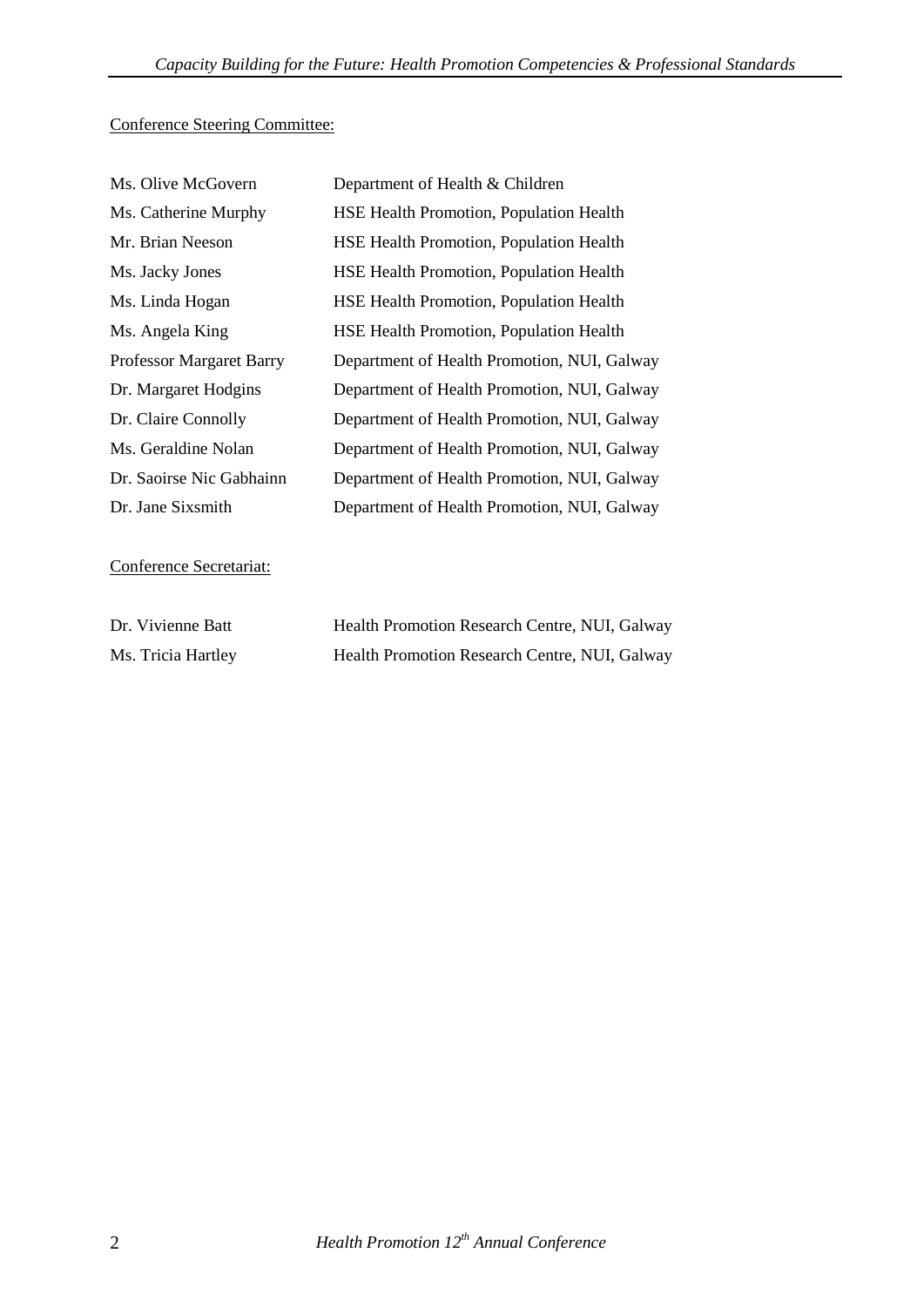### **Introduction**

Dear Colleague,

We are pleased to welcome you to our  $12<sup>th</sup>$  annual Conference. The theme this year is "Capacity Building for the Future: Health Promotion Competencies & Professional Standards". This summers Conference follows an international consensus meeting exploring greater collaboration on the development of core competencies in health promotion and the strengthening of common approaches to accreditation and continuing professional development. This conference is an opportunity to input into this international development and to consider how best to progress these issues in Ireland. The conference aim is to encourage dialogue and understanding concerning the identification of core competencies, developing standards and accreditation systems and building capacity in health promotion for the future. Keynote presentations from international and national speakers, together with opportunities to participate in small and large group discussion will be provided over this day and half long event.

The conference will feature the following speakers:

- o Professor David McQueen, Associate Director for Global Health Promotion, Centers for Disease Control, Atlanta and President of the International Union for Health Promotion and Education (IUHPE)
- o Professor Maurice Mittelmark, University of Bergen and IUHPE Vice-President for **Communications**
- o Ms. Elaine Auld, Executive Director, Society for Public Health Education (SOPHE), USA
- o Professor John Allegrante, Columbia University (Past President, SOPHE), USA
- o Professor Alyson Taub, Professor of Health Education, New York University, USA
- o Professor Margaret Barry, NUI, Galway and IUHPE Vice-President for Capacity Building, Education & Training
- o Ms. Charlotte McCoubrey, Therapy Advisory Unit, Department of Health & Children
- o Ms. Ann O'Riordan, Irish Health Promoting Hospitals Network
- o Mr. Brian Neeson, Health Promotion, Population Health, HSE

We gratefully acknowledge the support of the National Population Health Directorate of the Health Services Executive, the Health Promotion Policy Unit of the Department of Health and Children and the National University of Ireland, Galway.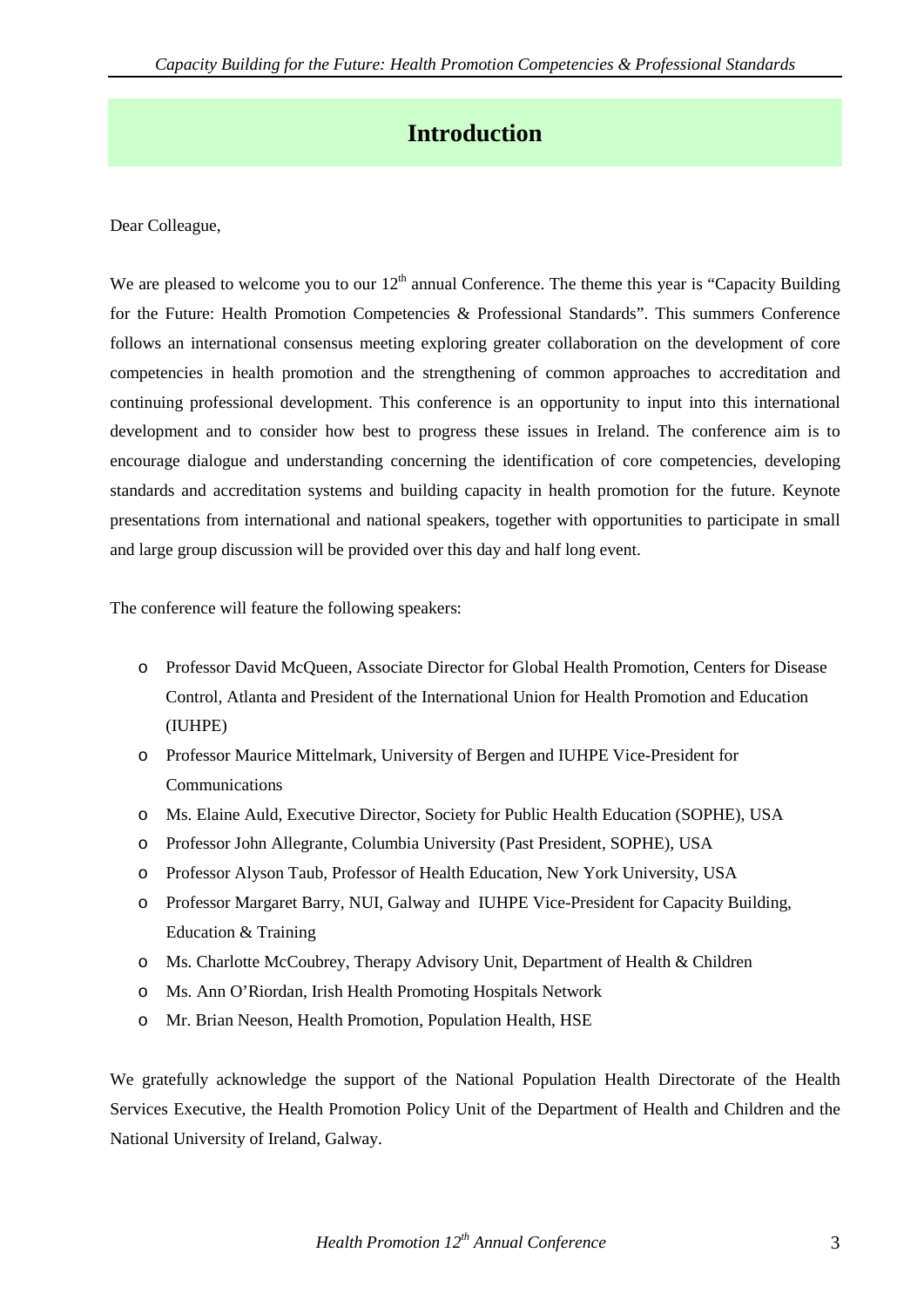# **Conference Programme**

### Thursday 19<sup>th</sup> June 2008

| 10.00am            |   | <b>Registration &amp; coffee</b>                                                                                                                                                                                                                               | Venue: Foyer, 1 <sup>st</sup> Floor, IT Building |  |
|--------------------|---|----------------------------------------------------------------------------------------------------------------------------------------------------------------------------------------------------------------------------------------------------------------|--------------------------------------------------|--|
| 11.00am            |   | <b>Welcome and Opening Address:</b>                                                                                                                                                                                                                            | Venue: IT125, $1st$ Floor, IT Building           |  |
|                    | ٠ | Minister Mary Wallace, Minister for Health Promotion and Food Safety, Department of<br>Health & Children                                                                                                                                                       |                                                  |  |
|                    | ٠ | Professor Margaret Barry, Department of Health Promotion, NUIG, IUHPE Vice-<br>President for Capacity Building, Education and Training                                                                                                                         |                                                  |  |
| 11.30am            |   | Plenary: International Perspectives on Capacity Building for the Future                                                                                                                                                                                        |                                                  |  |
|                    | ٠ | Professor David McQueen, Associate Director for Global Health Promotion, Centers for<br>Disease Control (CDC), Atlanta, President IUHPE<br>Capacity Building in Health Promotion: A Sense of Urgency and Global Perspectives                                   |                                                  |  |
| ٠                  |   | Professor Maurice Mittelmark, University of Bergen, IUHPE Vice President<br>Communications<br>Essential infrastructure for health promotion: What do we have and what do we lack?                                                                              |                                                  |  |
|                    |   | Chair: Mr. Paul Barron, Assistant Secretary, Primary Care, Department of Health &<br>Children                                                                                                                                                                  |                                                  |  |
| 12.45pm            |   | Lunch                                                                                                                                                                                                                                                          | Venue: Orbsen Building Foyer                     |  |
| 2.00 <sub>pm</sub> |   | Plenary: International Perspectives on Competencies and Professional Standards in<br><b>Health Promotion and Health Education</b>                                                                                                                              |                                                  |  |
|                    | ٠ | Ms. Elaine Auld, Executive Director, Society for Public Health Education (SOPHE), USA<br>Competencies and Professional Standards in Health Promotion and Health Education in<br>the U.S.: Reflections on 60 Years and Beyond                                   |                                                  |  |
|                    |   | Professor John Allegrante, Columbia University, USA<br>History, Rationale, and Vision for a Unified Public Health Education Accreditation<br>System in the United States                                                                                       |                                                  |  |
|                    | ٠ | Professor Alyson Taub, Professor of Health Education, New York University, USA<br>Identifying Competencies for Professional Practice: The USA Experience                                                                                                       |                                                  |  |
|                    | ٠ | Professor Margaret Barry, Department of Health Promotion, NUIG, IUHPE Vice-<br>President for Capacity Building, Education and Training<br>International Collaboration in Developing Core Competencies and Professional<br><b>Standards in Health Promotion</b> |                                                  |  |
|                    |   | Chair: Ms. Elaine Auld, Executive Director, SOPHE, USA                                                                                                                                                                                                         |                                                  |  |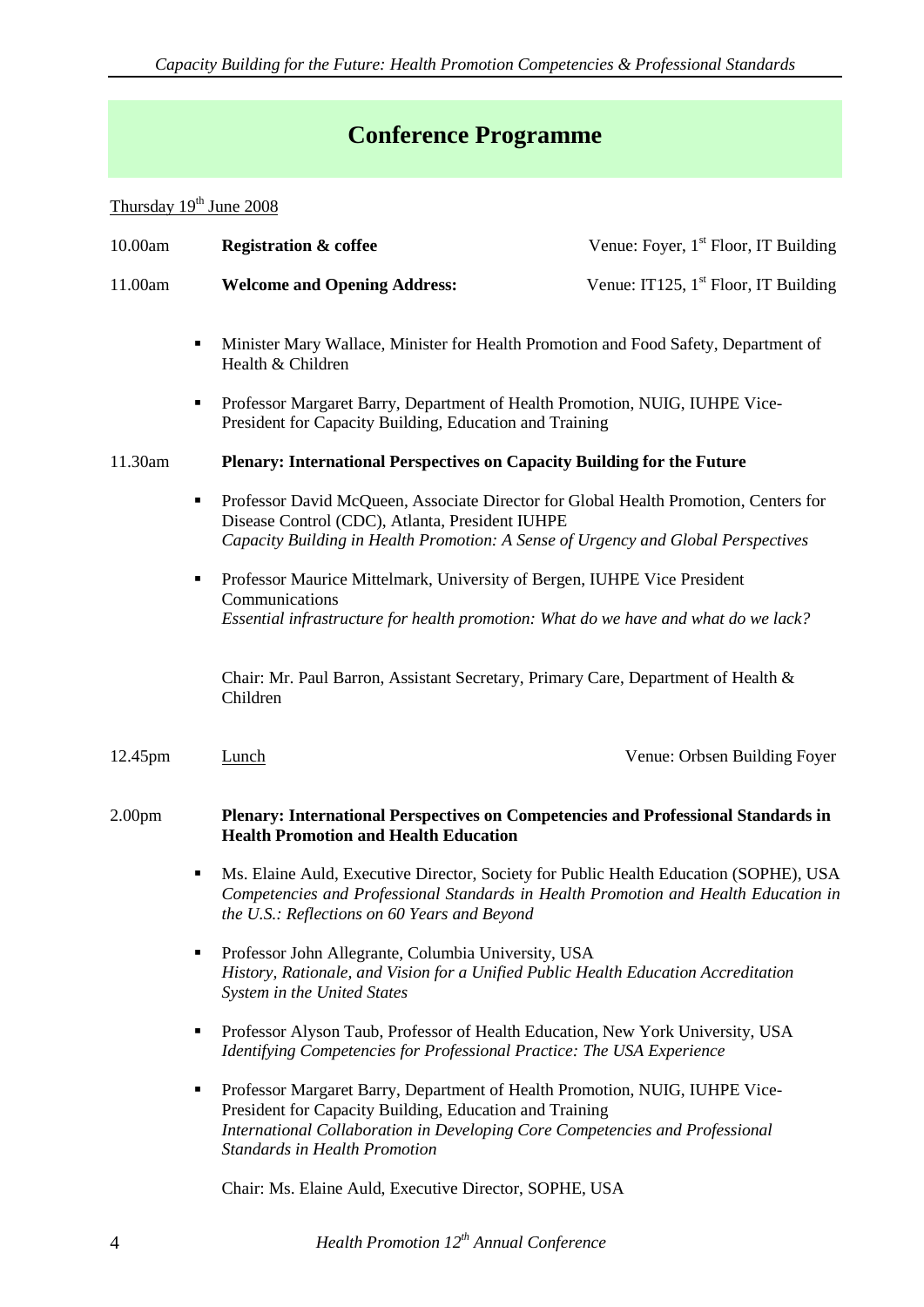| 3.15 <sub>pm</sub> | <b>Roundtable Discussions</b> (coffee to go) |                                       |
|--------------------|----------------------------------------------|---------------------------------------|
| Employers:         | Chair (Brian Neeson)                         | Venue: IT207, $2nd$ Floor IT Building |
| Practitioners:     | Chair (Siobhan McGrory)                      | Venue: IT203, $2nd$ Floor IT Building |
|                    | Chair (Kate Walshe)                          | Venue: IT205, $2nd$ Floor IT Building |
| Academics:         | Chair (Margaret Hodgins)                     | Venue: IT313, $3rd$ Floor IT Building |
| Students:          | Chair (Aingeal De Roiste)                    | Venue: IT206, $2nd$ Floor IT Building |
|                    |                                              |                                       |
| 6pm                | Drinks reception and barbecue                | Venue: College Bar                    |

Friday  $20^{th}$  June 2008 Venue: IT125, 1<sup>st</sup> Floor, IT Building

# 9.00am **Plenary: Irish Perspectives on Competencies and Professional Standards in Health Promotion** Ms. Charlotte McCoubrey, Therapy Advisory Unit, Department of Health & Children *Building for the Future: Competencies and Professional Standards* Ms. Ann O'Riordan, Irish Health Promoting Hospitals Network *HPH: Process of standard development and associated competencies* **Mr. Brian Neeson, Health Promotion, Population Health, HSE** *Competencies and Professional Standards in Health Promotion* Chair: Ms. Catherine Murphy, Assistant National Director for Population Health, HSE 10.15am Tea/Coffee Venue: 1<sup>st</sup> Floor, IT Building 10.30am **Open Papers: Parallel Sessions** Group A Venue: IT125G, Ground Floor, IT Building Susan Redmond and Eva Devaney *The Impact and Influence of Volunteerism on Community Participation and Health Promotion in Western Africa* Fiona Falvey, Ita O'Connell, Asa Ageirsdottir and Margaret Hodgins *Healthy Together* **Larissa Kaminskyj and Maureen Gleeson** *The workforce-in-waiting* Chair: Dr. Margaret Hodgins, Department of Health Promotion, NUIG, Chair AHPI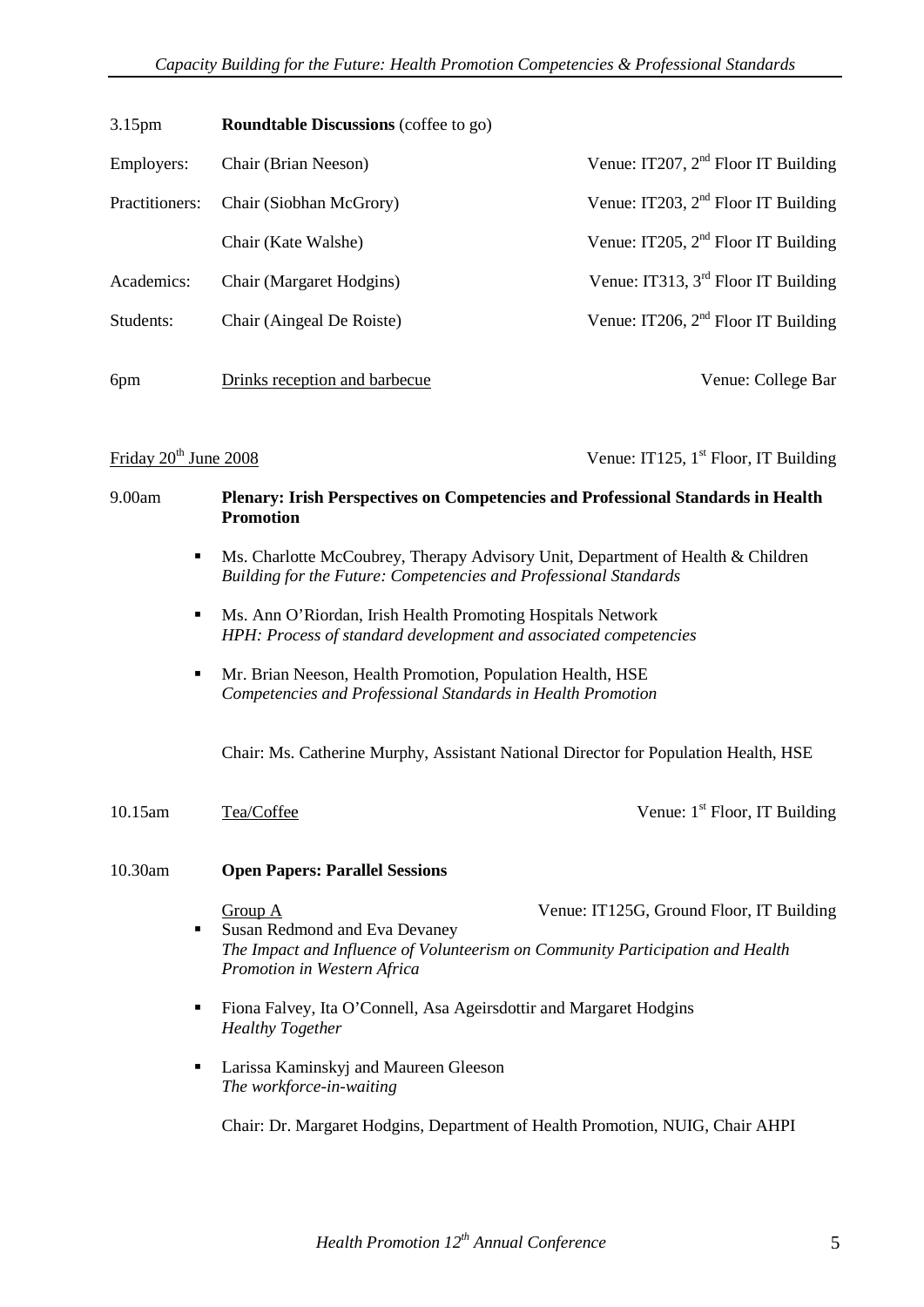Group B Venue: IT125,  $1<sup>st</sup>$  Floor, IT Building

- **Barbara Battel Kirk** *Developing Competencies and Professional Standards for Health Promotion Capacity Building in Europe: IUHPE/EURO Competencies and Accreditation Project*
- **Genevieve Becker** *Valueing views of service-users in setting standards and assessing performance.*
- Edel O'Donnell and Martha Sweeney *Implementation of SPHE (Social Personal and Health Education) in post primary schools in Galway, Mayo and Roscommon........ the challenges and the rewards on this long distant journey - what sustains those on the road and our hopes for the future!*

Chair: Dr. Saoirse Nic Gabhainn, Department of Health Promotion, NUIG

#### 11.30am **Plenary Discussion Panel** Venue: IT125, 1<sup>st</sup> Floor, IT Building

Presentation of key points from each roundtable.

Discussants:

- Ms. Olive McGovern, Health Promotion Policy Unit, Department of Health & Children
- Ms. Catherine Murphy, Population Health, HSE
- Dr. Margaret Hodgins, Department of Health Promotion, NUIG, Chair AHPI

Chair: Ms. Barbara Battel Kirk, BBK Consultancy.

#### 12.30 **Response and conference close**:

- Mr. Brian Mullen, Principal Officer, Health Promotion Policy Unit, Department of Health & Children.
- 

1pm Lunch Lunch Cunch Cunch Venue: Orbsen Building Foyer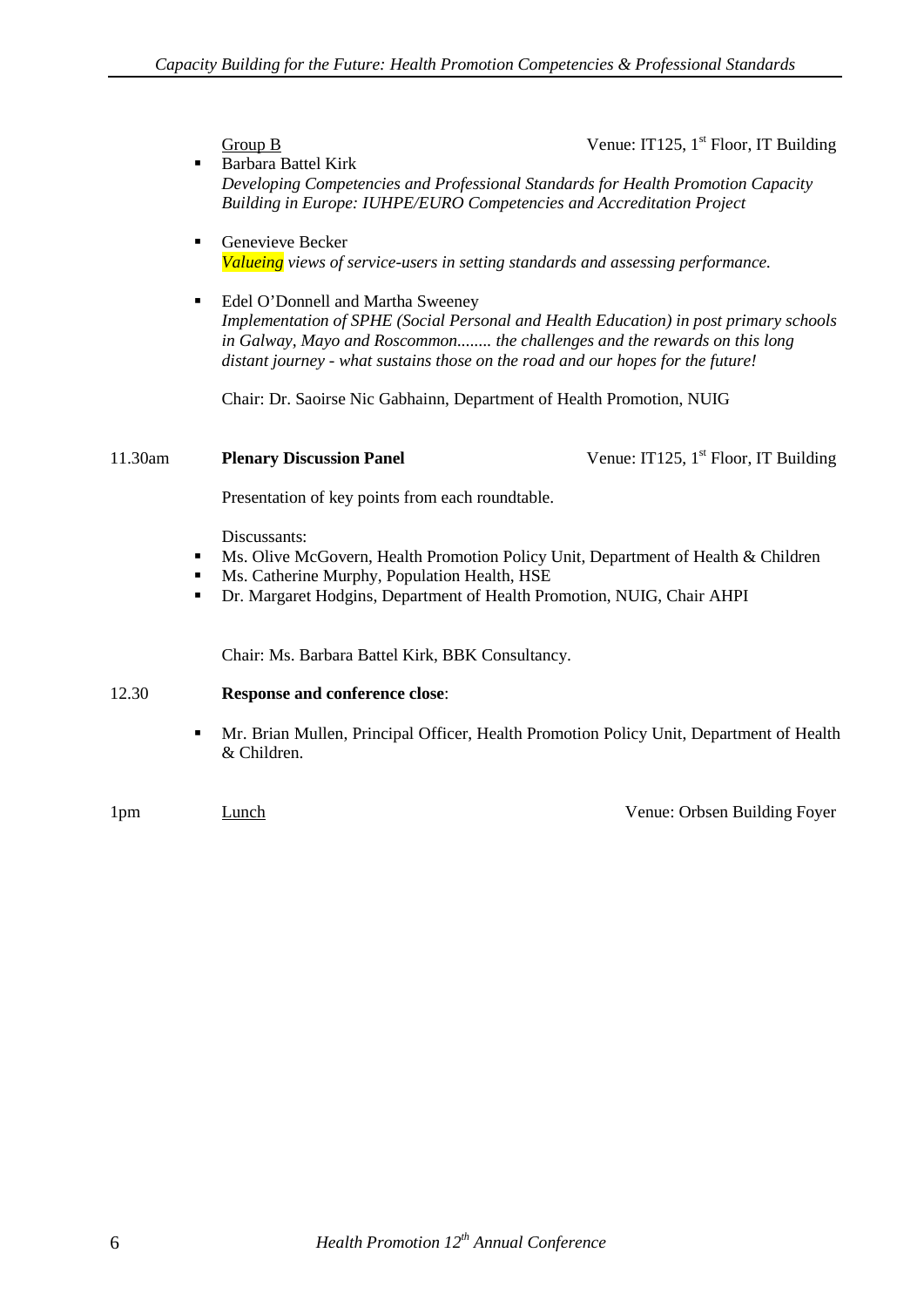### **Plenary Speaker Biographies**



**Mary Wallace**, TD, Minister of State at the Department of Health and Children with responsibility for Health Promotion and Food Safety. First elected to the Dáil in 1989. Minister of State and former Personnel Executive in Blanchardstown Hospital. Senator 1987 - 1989. Appointed Minister of State at the Department of Justice, Equality and Law Reform with special responsibility for Equality and Disabilities from July 1997 - June 2002. Appointed Minister of State at the Department of Agriculture and Food from 14 February, 2006 until May 2008. Appointed Minister of State at the Department of Health & Children with responsibility for Health Promotion and Food Safety on 13 May, 2008.



**Margaret M. Barry**, Ph.D. is Professor of Health Promotion and Public Health at the Department of Health Promotion, National University of Ireland, Galway, where she is Head of Department and Director of the Health Promotion Research Centre. Professor Barry is a temporary adviser to the WHO, has published widely in the field of mental health promotion and has managed a number of large-scale national, cross-border, international and EU funded research projects. Elected as Global Vice President for Capacity Building,

Education and Training by the Global Board of Trustees of the International Union for Health Promotion and Education (IUHPE) in 2007.

Professor Barry has worked closely with policymakers and practitioners on the development, implementation and evaluation of health promotion interventions and policies. Having completed her primary degree and doctoral studies in Psychology at Trinity College, Dublin, Professor Barry has held previous posts as Lecturer in Psychology at the University of Birmingham, UK; Trinity College, Dublin, and as Deputy Director of the Health Services Research Unit at University College North Wales. Visiting Lecturer in 2002 at the World Health Organisation Collaborating Centre at the Institute of Psychiatry, King's College, London and Visiting Fellow at the Victorian Health Foundation in Australia in 2007. Coauthor of the text *Implementing Mental Health Promotion* (Barry and Jenkins, 2007) recently published by Elsevier.



**David McQueen** is a Senior Biomedical Research Scientist at the Centers for Disease Control and Prevention (CDC) in Atlanta, Georgia, USA. Since 1998 he has been the Associate Director for Global Health Promotion in the Office of the Director at the National Center for Chronic Disease Prevention and Health Promotion (NCCDPHP). Prior to that he was Director of the Division of Adult and Community Health at NCCDPHP and Acting Director of the Office of Surveillance and Analysis at (NCCDPHP), as well as Chief of the nationwide Behavioral Risk Factor Surveillance System. Prior to joining CDC he was Professor and Founding Director of the Research Unit in Health and Behavioural Change at the University of Edinburgh, Scotland (1983- 1992), and prior to that Associate Professor of Behavioral Sciences at the Johns

Hopkins University School of Hygiene and Public Health in Baltimore. His Doctoral training was in behavioral sciences at the Johns Hopkins University.

He has an extensive record of presentations and publications in health promotion, chronic disease prevention and evaluation in public health. In recent years he has taken a leadership role in the development of behavioral risk factor surveillance systems globally and in the assessment of evaluation and effectiveness in health promotion. Currently he is president of the International Union for Health Promotion and Education (IUHPE), as well as leader of the IUHPE Global Programme on Health Promotion Effectiveness.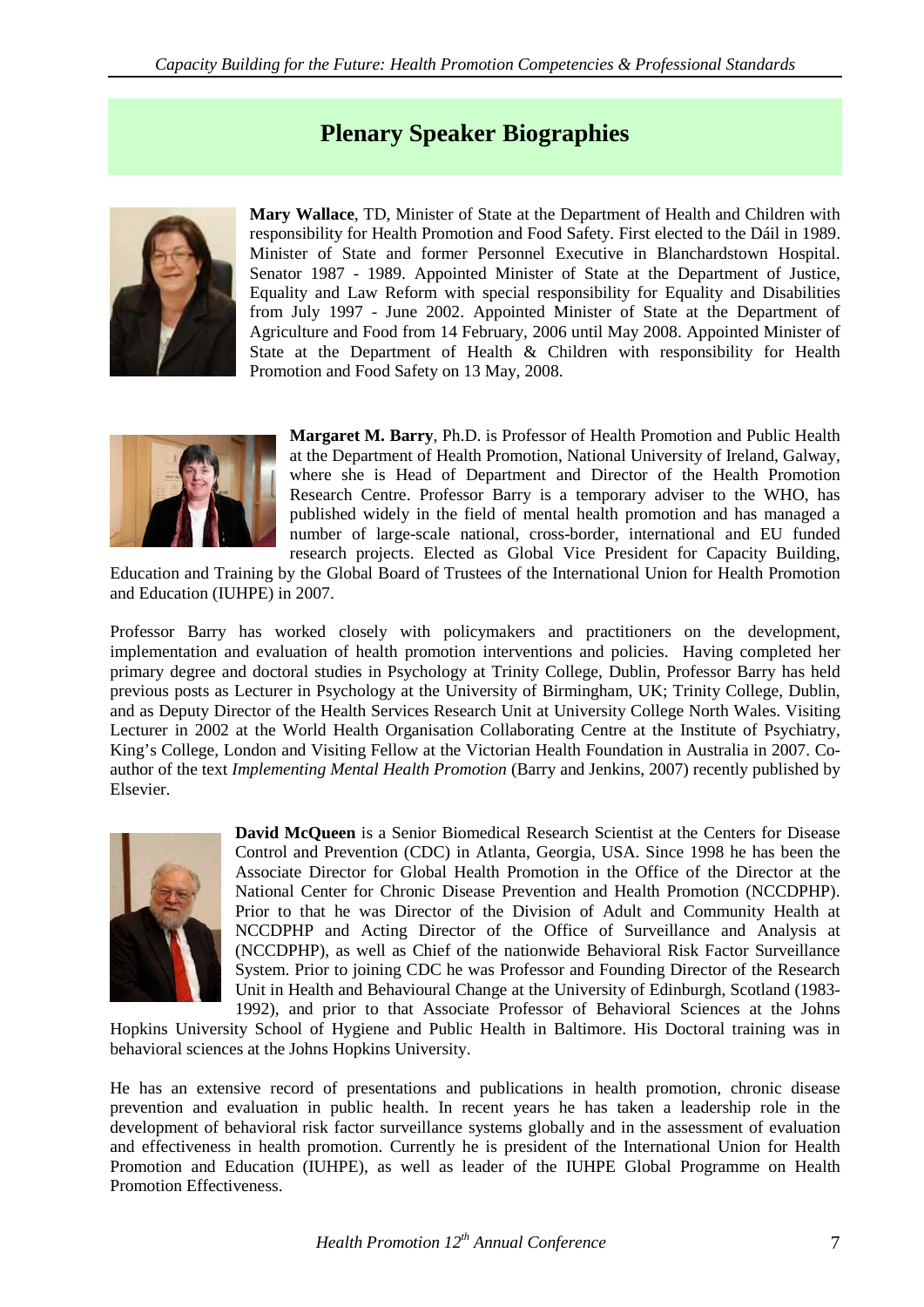

**Maurice B. Mittelmark** is a Psychologist and an Epidemiologist, a Fellow of the American College of Epidemiology and a Fellow of the Council on Epidemiology, American Heart Association. He conducted health behaviour research and community-based studies of chronic disease prevention at the University of Minnesota from 1978 to 1987. During that period he was Intervention Director of the Minnesota Multiple Risk Factors Intervention Trial (MRFIT) and Intervention Director of the Minnesota Heart Health Programme (MHHP). At Wake Forest University (1987-1995) he founded and directed the Center for Human Services

Research, which conducted community studies related to the health needs of vulnerable population subgroups including older adults and African-Americans. He was Director of Epidemiology in the J. Paul Sticht Center on Aging of Wake Forest University, and Co-Principal Investigator of the Wake Forest Cardiovascular Health Study (CHS). Since 1995, he has held a Professorship in Health Promotion at the University of Bergen's Faculty of Psychology, where his interests include the development of tools to support healthy public policy, and research on social ties and mental health. He directs HP-Source.net, a universally accessible collection of researchable databases on country-level capacity to engage in effective health promotion. Professor Mittelmark was Vice President for Science and Technological Development, International Union for Health Promotion and Education (IUHPE) in the period 1999-2001, he was President of the IUHPE from 2001-2007 and is presently IUHPE Vice President for Communications, and Editor-in-Chief of the IUHPE's journal Promotion & Education. In 2007 he was elected Honorary Academician, Royal Society for the Promotion of Health, the first non-citizen of the UK to be so honoured.



**Elaine Auld** has spent some 30 years working in the field of health education and health promotion, mostly devoted to non-profit organizations located in Washington, DC. In 1995, she was appointed Executive Director of the Society for Public Health Education (SOPHE), where she oversees the Society's portfolio of professional publications, meetings, research and advocacy on behalf of health education and health communications. Prior to joining SOPHE, Elaine worked in food safety/nutrition communications and patient education for some 15 years.

Ms. Auld's publications and interests are related to health education credentialing and standards, workforce development, and public policy. Among her notable

accomplishments are leading efforts to gain recognition by the U.S. Departments of Labor and Commerce of "health educator" as a distinct occupational classification in 1998; conceptualizing and organizing the Annual Health Education Advocacy Summit, now in its  $11<sup>th</sup>$  year; testifying before Congress and several Institute of Medicine committees on behalf of health education; and helping develop the Health Education Research Agenda for the elimination of health disparities in 2005. Elaine was an advisor to the first Health Education Graduate Standards in 1996, and the Competency Update Project (CUP) released a decade later, to provide updated competencies and skills for the field. For the last nine years, she has been involved in efforts to strengthen quality assurance/accreditation systems for the professional preparation of health education specialists and has been a site visitor for the Council on Education for Public Health. She serves as an advisor to the Council of Accredited MPH Programs and has been a certified health education specialist since 1989.

Currently, Elaine is an associate on the faculty of the Johns Hopkins School of Public Health; a third-term board member and vice president of communications for the International Union for Health Promotion and Education's North American Regional Office; and chair of the Alumni Board of Governors at the University of Michigan School of Public Health. Elaine has served on various boards of the American Public Health Association (APHA) and received several APHA awards for distinguished career (2007) and service (1997).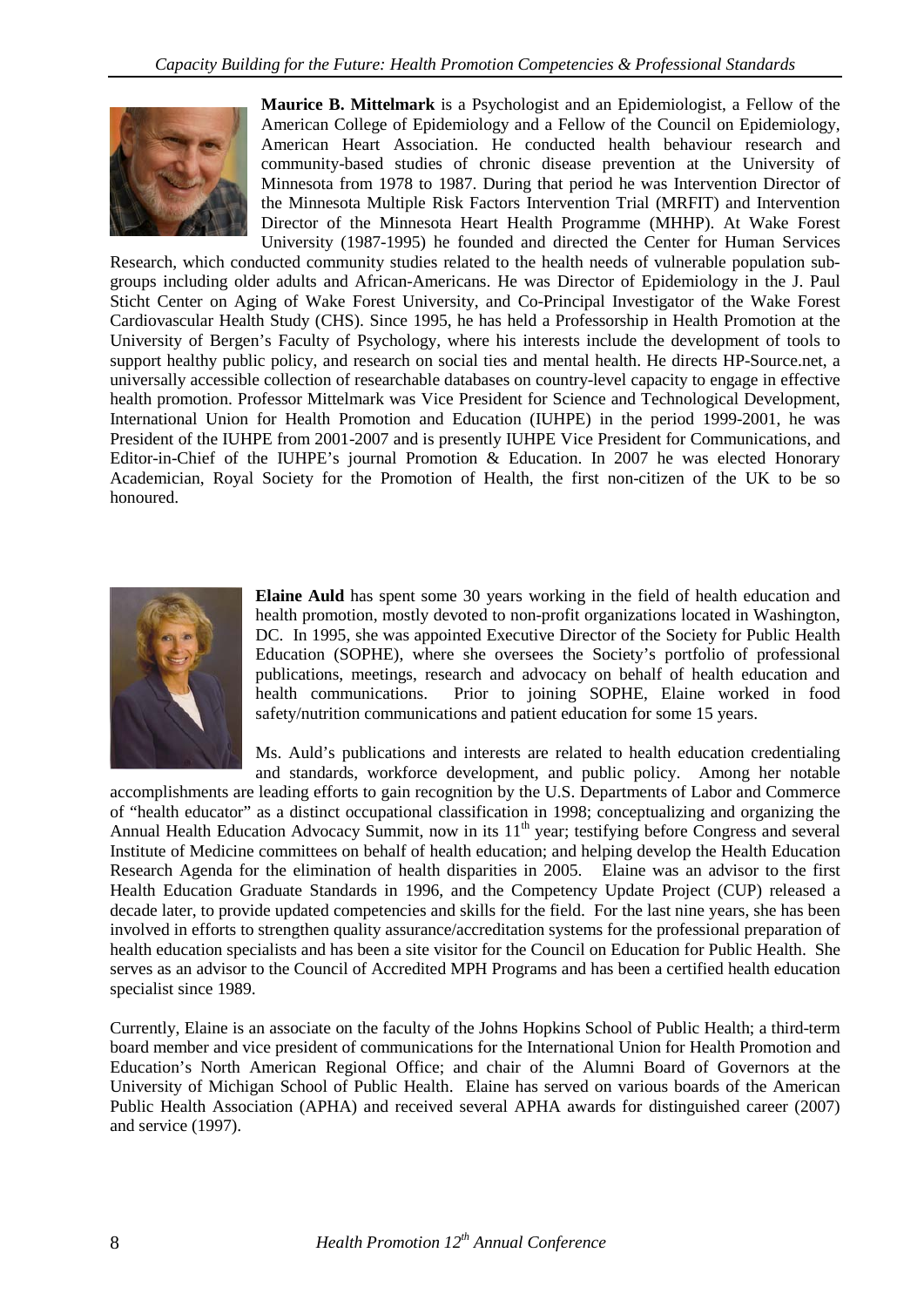

**John Allegrante** is the Senior Professor of Health Education and Chairman of the Department of Health and Behavior Studies at Teachers College, Columbia University, and Fulbright visiting professor at Reykjavik University, Iceland. He holds a joint appointment in the Department of Sociomedical Sciences at the Columbia University Mailman School of Public Health, and is adjunct Professor of Behavioral Science in Medicine at the Weill Medical College of Cornell University. Professor Allegrante has produced an extensive bibliography of published work in health education and health

promotion and in clinical epidemiology and health services research. He has authored or coauthored numerous book chapters and edited volumes, and is the principal editor of the anthology, Derryberry's Educating for Health: A Foundation for Contemporary Health Education Practice (Jossey-Bass, 2004). A Past President and Distinguished Fellow of the Society for Public Health Education, he was co-chair of the National Task Force on Accreditation in Health Education.



**Alyson Taub**, EdD, CHES, is Professor of Health Education at New York University in New York City. Previously, Dr. Taub served as Special Assistant to the Dean and Chair of the Department of Health Studies. She earned her baccalaureate, masters, and doctoral degrees in Health Education at New York University, and also holds a dental hygiene degree from the Forsyth School for Dental Hygienists in Boston. Professor Taub has worked full-time at New York University for more than 35 years. Prior to that, she was a practicing dental hygienist and taught at the elementary and secondary school levels. Dr. Taub has published extensively, and has had leadership roles in professional associations at the state, national, and international levels. She was the first

Executive Director of the National Commission for Health Education Credentialing, Inc. (NCHEC) and served for two years in that role as a volunteer. Her professional contributions have focused on promoting health education as a profession and improving the professional preparation of health education specialists. She was the co-developer of the website, Health Education Professional Resources (HEPR). Professor Taub received the First Distinguished Service to the Profession Award from GNYSOPHE in 1995, the 1997 Distinguished Fellow award from the Society for Public Health Education, the 2000 HEDIR award for outstanding contributions to the use of technology in health education and was among the first group inducted into the Health Education Hall of Fame in 2002. Dr. Taub was a member of the Steering Committee (co-Principal Investigator) for the National Health Educator Competencies Update Project (CUP), a multi-year research project, and received a number of national awards for her contributions to this research. Currently, she is a globally elected member of the Board of Trustees of the International Union for Health Promotion and Education (headquartered in Paris, France) and serves on the National Implementation Task Force for Accreditation in Health Education in the United States.



**Charlotte McCoubrey** graduated from Trinity College Dublin in 2000 with a BSc in Clinical Speech and Language Studies. She worked in the Adelaide, Meath and National Children's Hospital, Tallaght from 2000-2006.

In January 2007, Charlotte moved to the Therapy Project Office where she worked as project manager on behalf of the Irish Association of Speech and Language Therapists as part of a multidisciplinary team to progress the work of the National Implementation Group on Clinical Placements in Occupational Therapy, Physiotherapy and Speech and Language Therapy. She worked closely

with all relevant stakeholders including the Health Service Executive, Department of Health and Children and Higher Education Institutes.

Charlotte's particular interests are in developmental disabilities, practice education and project management. She joined the Therapy Advisory Unit in April 2008.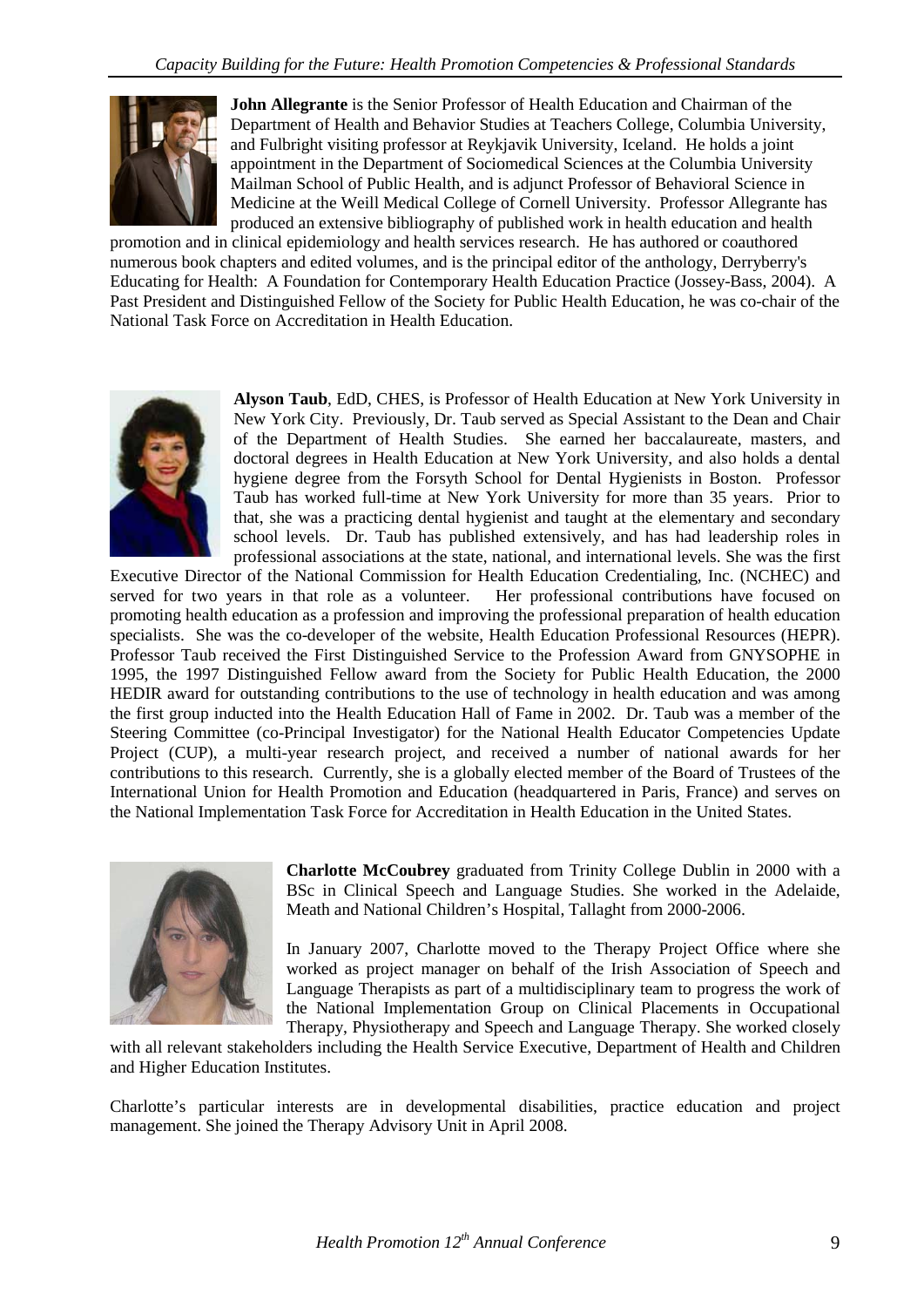**Brian Neeson** has 29 years' experience in health education and health promotion. Since May 2006, Brian has been part of the Health Services Executive in Ireland, in a national post as Functional Manager with responsibility for Health Promotion Research and Professional Development. This includes responsibility for developing Health Promotion as a profession, and developing systems and standards for the assessment of health promotion competencies. For ten years prior to this he was the Health Promotion Manager/Director of Health Promotion for the Mid West region, covering Limerick, Clare and North Tipperary.

Brian was also a Health Promotion Commissioner and Manager in England from 1985-1996. For three years before this he held an academic post as the Evaluation Officer of a national project on communication in nursing. He started his career as a Health Education Officer in Croydon, responsible for evaluation, training and support to schools.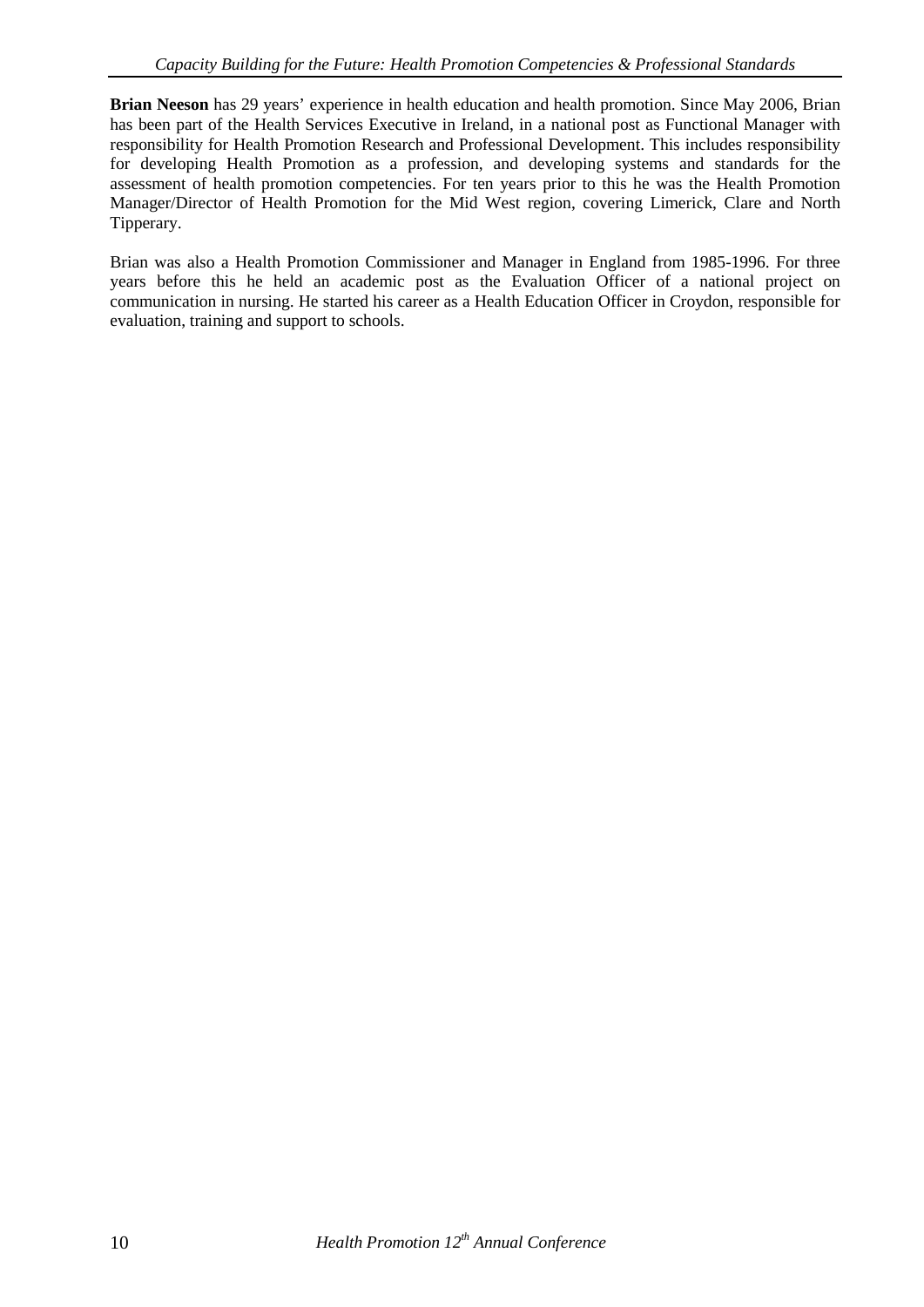### **Plenary Session**

#### *Capacity Building in Health Promotion: A Sense of Urgency and Global Perspectives*

#### **Professor David McQueen**

Associate Director for Global Health Promotion, Centers for Disease Control, Atlanta, President IUHPE

It is now well recognized globally that non communicable diseases have become the major disease burden and present enormous economic challenges both to countries whether economically advanced or very poor. In addition, these challenges have focused attention on the social determinants of health. In turn, this focus presents particular challenges for those who work in health promotion. In fact, many, if not most of the social determinants are outside the medical sphere but well within the remit of health promotion. The challenge for health promotion is to address the social determinants of health with a very underdeveloped infrastructure in most countries. Thus there is a sense of urgency for building capacity for health promotion.

### *Competencies and Professional Standards in Health Promotion and Health Education in the U.S.: Reflections on 60 Years and Beyond*

#### **Ms. Elaine Auld**

CHES, Executive Director, Society for Public Health Education (SOPHE), USA

#### *Will You Still Need Me, Will You Still Feed Me When I'm 64?*

The health education profession in the United States has focused attention to quality assurance in professional preparation and practice for some six decades. The 1940s and 1950s gave rise to the exploration of the first voluntary credentialing processes for professional preparation programs in public health as well as those preparing health educators for practice as teachers in school settings. However, it was not until the 1960s that the first guidelines were published for university and community employers on the role of community health educators and their professional preparation. Momentum continued to build in subsequent decades with formal accreditation standards and mechanisms for graduate programs in community health education, followed by quality assurance mechanisms for undergraduate programs in community health and school health education. A certification system for individual health education specialists (CHES) was organized in 1988, earning health education the distinction of being the first U.S. population-based profession to establish such a mechanism. This presentation will briefly highlight the social and political context that gave rise to such focus on standards, and accountability in the last 60 years; some qualitative outcomes of the movement, including increased recognition of the profession by various stakeholders and U.S. employers; and lessons learned for future movements across the globe.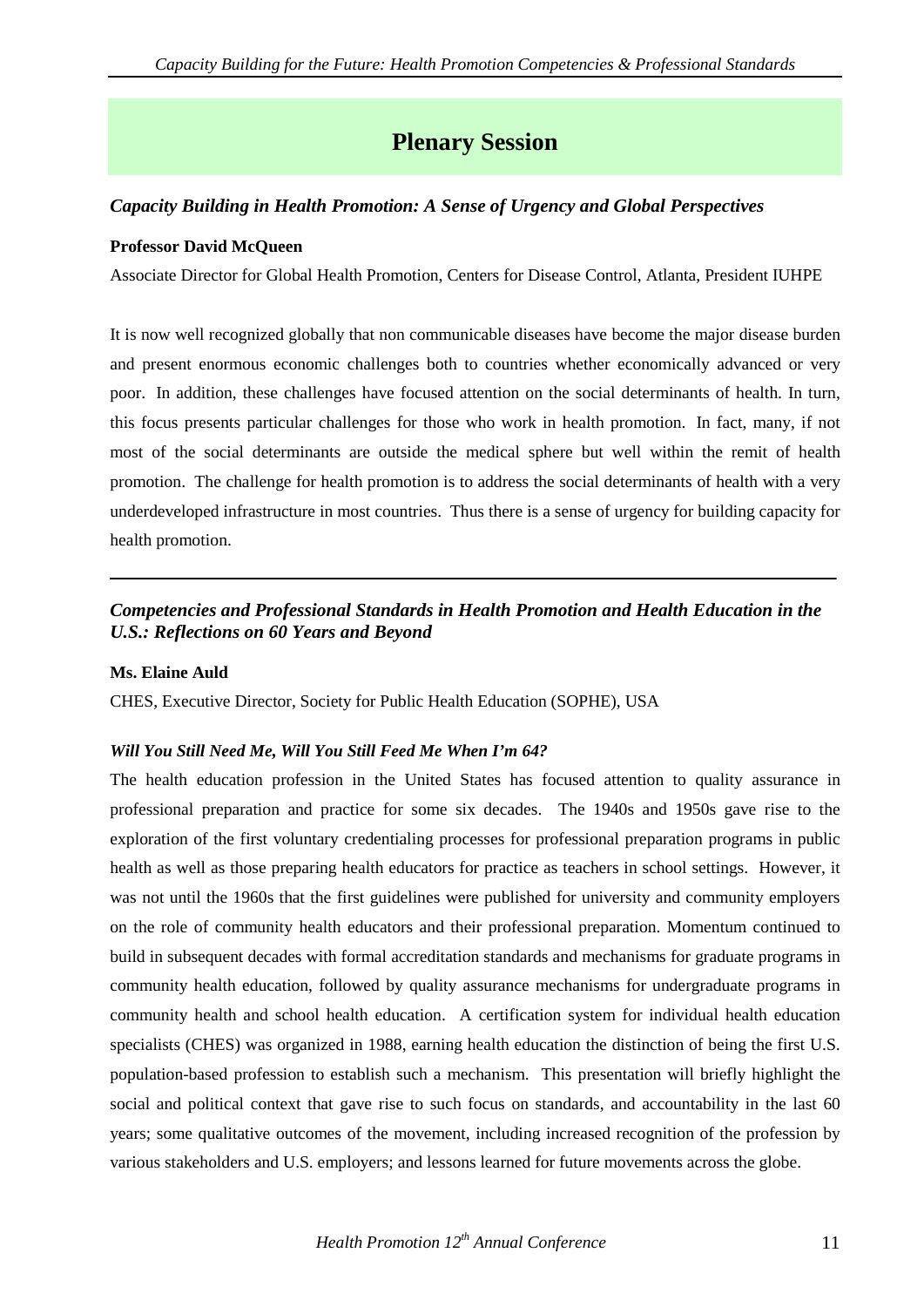#### *Essential infrastructure for health promotion: What do we have and what do we lack?*

**Professor Maurice Mittelmark** University of Bergen, IUHPE Vice President Communications

(Abstract available on the day)

*History, Rationale, and Vision for a Unified Public Health Education Accreditation System in the United States*

#### **Professor John Allegrante**

Columbia University, USA

The health education profession in the United States has made significant strides in promoting quality assurance in professional preparation. Credentialing of health educators through a combination of individual certification, program approval, and program accreditation mechanisms have strengthened capacity and workforce development. However, although individual certification has been widely embraced as demonstrated by the growing number of eligible health education professionals who have sought and maintained certification as a Certified Health Education Specialist (CHES), program accreditation in health education—the preferred mechanism for quality assurance—has been neither uniformly accepted nor universally implemented by institutions of higher education. The National Task Force on Accreditation in Health Education was charged with developing a plan for a unified system of accreditation for undergraduate and graduate programs and fostering its implementation. This paper will describe the work of the National Task Force by reviewing the history, rationale, and vision for a unified system of accreditation in health education. Implications for European efforts to build capacity and assure quality in manpower development in public health education will be discussed.

#### *Identifying Competencies for Professional Practice: The USA Experience*

#### **Professor Alyson Taub**

Professor of Health Education, New York University, USA

Research to delineate the role of the health educator in the United States has been a significant activity for the profession for almost 30 years. The first Role Delineation Study (1978-1981) developed the initial role specification for entry-level health educators. In 1988, the National Commission for Health Education Credentialing, Inc. (NCHEC) was established as an independent, not-for-profit agency to administer a voluntary national credentialing system using the results of the Role Delineation Study. Building on the entry-level role specification, a Joint Committee for Graduate Standards was established by the American Association for Health Education (AAHE) and the Society for Public Health Education (SOPHE) in 1992 to develop graduate competencies. In 1998, the health education profession undertook a new research initiative. The National Health Educator Competencies Update Project (CUP) was conducted (1998-2004) to re-verify the role of the entry-level health educator and further define and verify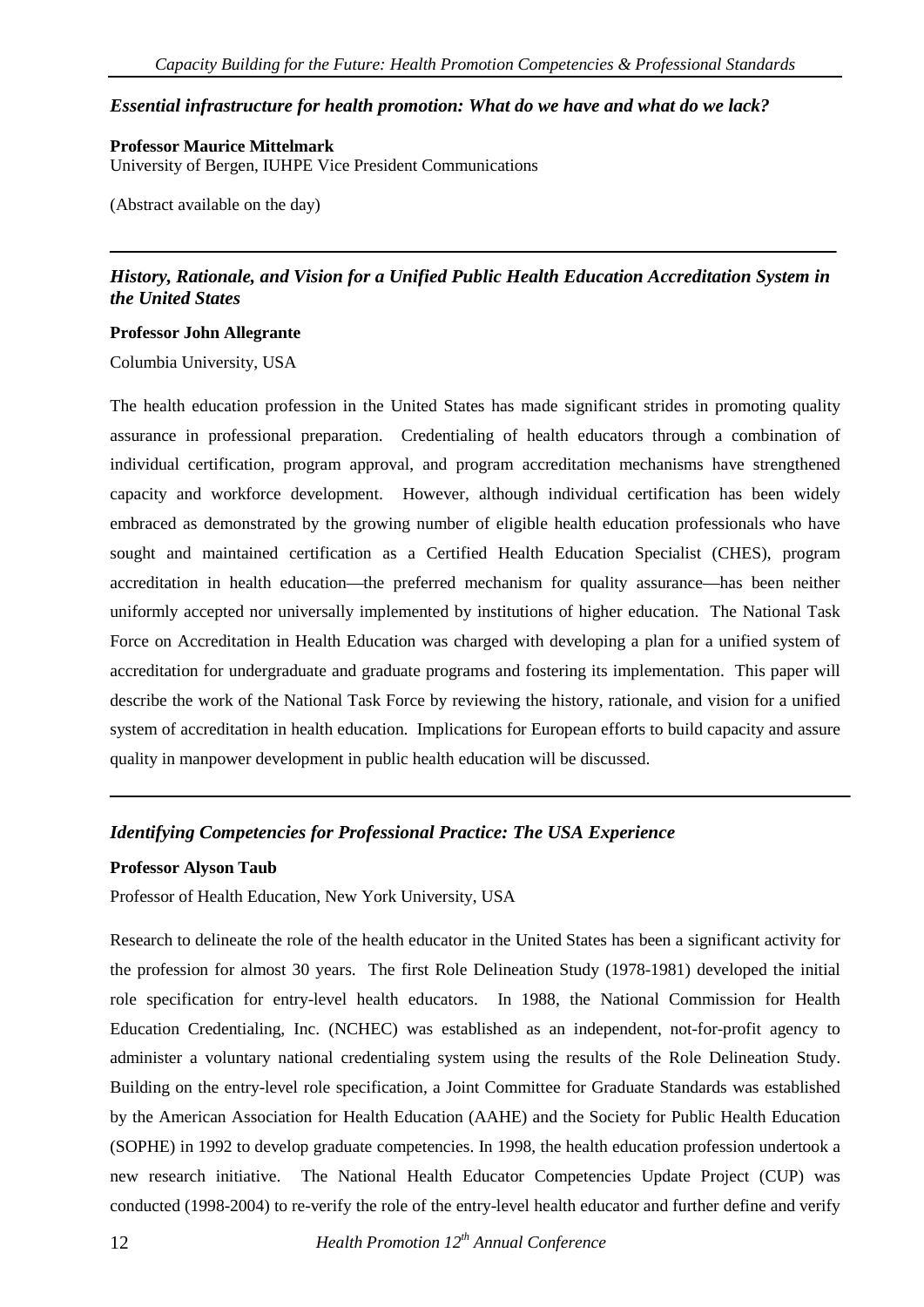the role of advanced-level health educators. This research resulted in the largest dataset of its kind, with 1.6 million data points. The CUP Hierarchical Model emerged from the findings, identifying three levels of professional practice based on degree held and years of experience in health education. This body of work over the last three decades has contributed to the professionalization of health education in the United States. Implications of this work for others interested in competency identification research and credentialing will be presented.

#### *International Collaboration in Developing Core Competencies and Professional Standards in Health Promotion*

#### **Professor Margaret Barry**

Department of Health Promotion, NUI, Galway, IUHPE Vice-President for Capacity Building, Education and Training

This presentation reports on the development of international collaboration on identifying core competencies and professional standards in health promotion practice, education and training. Bulding a competent health promotion workforce is a key component of capacity building for the future. A competent and trained workforce is critical to delivering on the vision, values and commitments of international agreements and national policies on the promotion of health. This paper reports on the international consensus meeting, jointly organised by the International Union for Health Promotion and Education (IUHPE), the Society for Public Health Education (SOPHE) and the Centers for Disease Control (CDC), Atlanta, with participation from international leaders in the field, taking place in NUI, Galway in June 2008. The purpose of the meeting is outlined and the outcomes in terms of strengthening global exchange, collaboration and common approaches to capacity building and workforce development are discussed. The Consensus Statement, based on the proceedings of the meeting, is presented for further dialogue and discussion.

#### *Building for the Future: Competencies and Professional Standards*

#### **Ms. Charlotte McCoubrey,**

Therapy Advisory Unit, Department of Health & Children

Recent developments in the professions of Speech and Language Therapy, Occupational Therapy and Physiotherapy have led to the development of standards of practice and professional competencies for each of them.

This presentation introduces the Therapy Advisory Unit and its role and function. It gives a history of the route the three professions took to developing their standards and competencies, outlines the process used in their development, and highlights issues that arose along the way.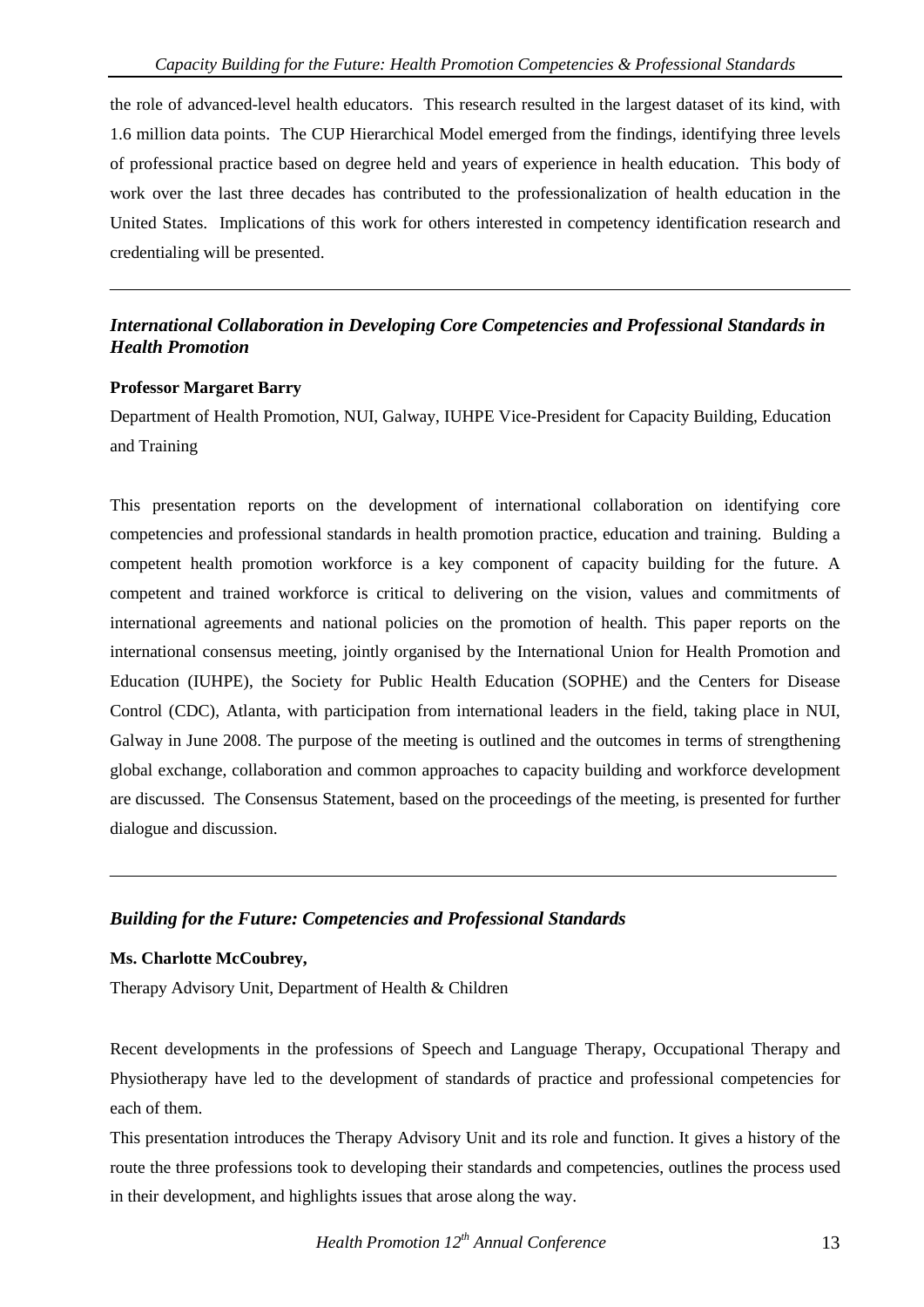#### *HPH: Process of standard development and associated competencies*

#### **Ms Ann O Riordan**

Irish Health Promoting Hospitals Network (Abstract will be available on the day)

#### *Competencies and Professional Standards in Health Promotion*

#### **Mr. Brian Neeson**

Health Promotion, Population Health, HSE

This presentation will outline the key points in the paper 'Establishing professional standards for health promotion' which was distributed recently to the HSE Health Promotion workforce. The paper touches on and raises a number of difficult issues such as: how we agree the scope of our work; the risk that professionalisation will narrow the skill base of the workforce; the relationship between competencies in Health Promotion and those of other disciplines in Population Health; and whether there is organisational and political support for statutory regulation.

Reference will be made to the complementary work done by the Association for Health Promotion in Ireland, by professional bodies in the UK, and with the IUHPE.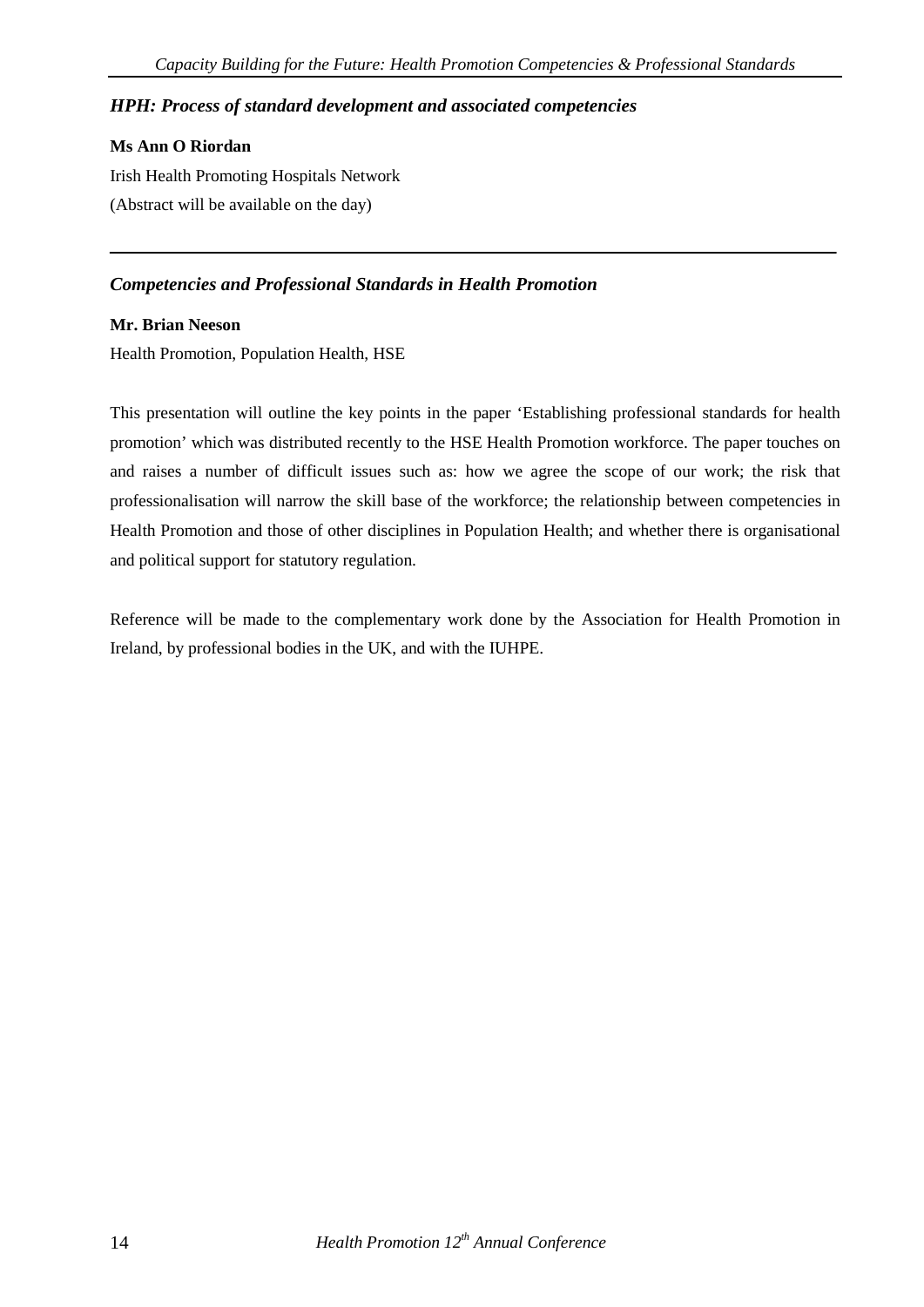### **Oral Communications**

*The Impact and Influence of Volunteerism on Community Participation and Health Promotion in Western Africa'*

#### **Susan Redmond** and **Eva Devaney**

University of Limerick

Volunteerism is a commitment of time for the good of other people. Volunteering can bring benefits to both society at large and the individual volunteer, however, this relationship to the promotion of health and the enhancement of community participation has yet to be evaluated. An association between social capital and health has been established in Finland quantitatively and as yet, qualitative exploration has not occurred. The purpose of this project was to explore the perceived impact of volunteerism on the development of community participation and its influence on health during the building of a school in a small community in Ghana, Western Africa.

Nineteen volunteers (9 Ghanaian volunteers, male, aged 24-29 years and 10 foreign volunteers, 5 male/5 female, aged 18-27 years), six local participants (aged 31-61 years, 3 male/3 female) and two local professional health workers (aged 25-35 years, 1 male/1 female) were included in the project. A mixed method approach, triangulation, was taken to collect data. This included twelve interviews, three focus groups, five photo-voice participants plus a recording of the community participation rates during the building project.

The results found that the volunteers, health workers and the local community believed that volunteerism had a hugely positive impact on the community in both the promotion of health and the development of community participation. The areas of perceived greatest influence included; sexual health, dental health, environmental awareness, education, the empowerment of women, influence as role models, enhanced community participation and increased community spirit. The findings demonstrate how female empowerment and volunteer's influence as role models was achieved through the interaction of the community with the volunteers. The results depict how a supportive environment was created to nurture learning and behavioural changes in terms of environmental awareness, sexual health, dental health and encourage education. A clear relationship between volunteer motivation and community participation was revealed which demonstrates how community action was strengthened and harnessed, a key principle that underpins health promotion.

To conclude, the findings suggest that volunteerism, particularly multi-cultural, is an excellent resource through which creativity and commitment can enhance community participation and encourage health promoting behaviour. It demonstrates, for the first time, that volunteering can have a profound influence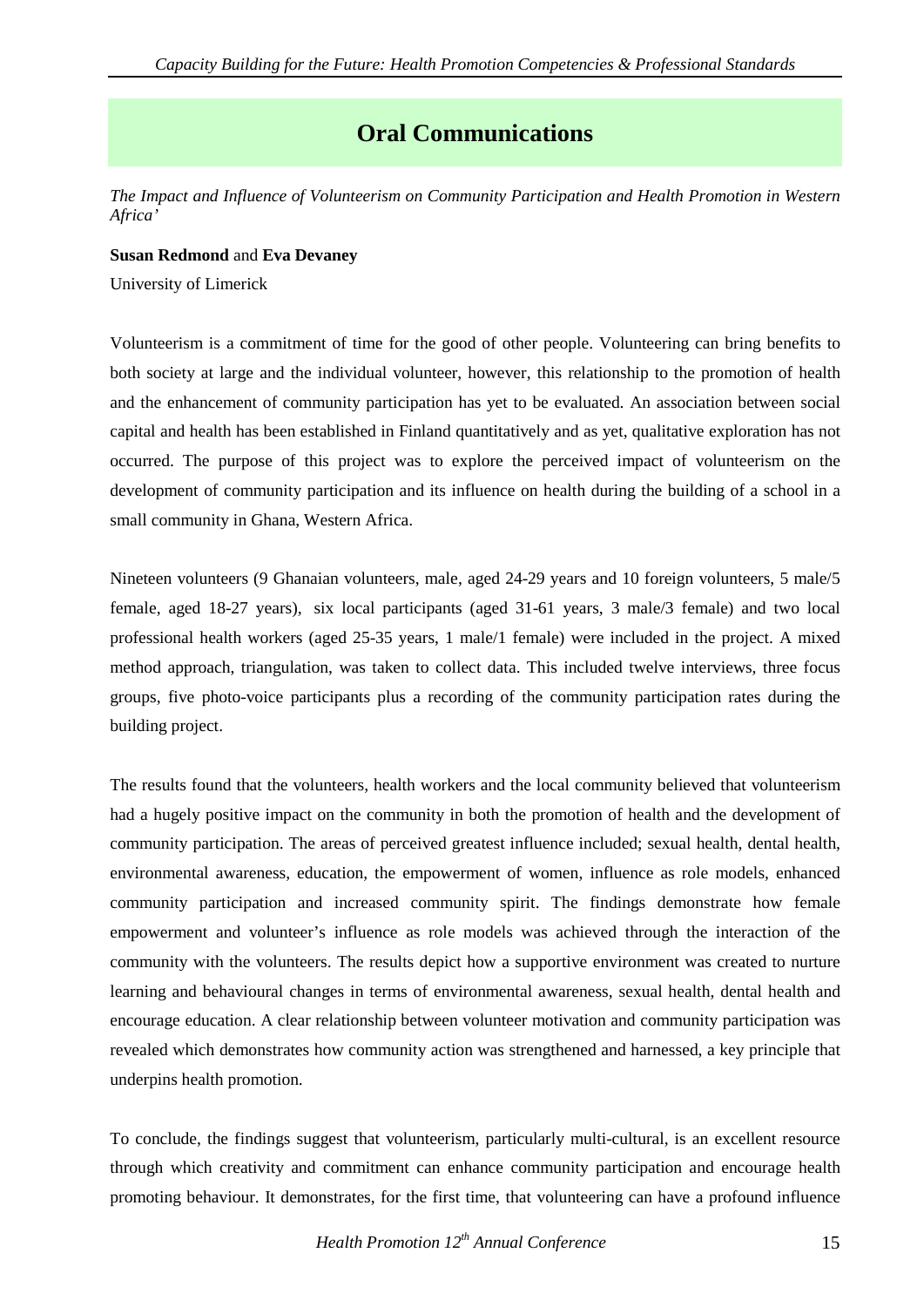over a wider spectrum of determinants to enhance community health. It also advocates for further development of skills and opportunities to engage volunteers in more community projects and in health promotion activities. This is something which is particularly relevant to Ireland during the year of Active citizenship and its increasing diversity. So it strives for inclusion and supports a holistic approach to health and well-being.

#### *Building Capacity for Workplace Health Promotion - Healthy Together e learning course*

#### **Fiona Falvey, Ita O Connell, Asa Ageirsdottir** & **Margaret Hodgins**

The Luxembourg Declaration on Workplace Health Promotion in the European Union lists addressing the needs of small and medium sized enterprises (SMEs) as a priority action. In the EU, SMEs comprise the vast majority of all companies, employing approximately 65 million people, more than 66% of Europe's working population. SMEs record 82% of all occupational injuries and account for the vast majority of occupational fatalities. The main reason for less favourable occupational safety and workplace health conditions in SMEs is their lack of knowledge about the link between occupational health and safety, risk factors and health promotion and their lack of training and resources to manage their working environment properly. Further, SMEs can have very little financial latitude and therefore often cannot afford expensive health services or training. Small and medium sized enterprises in rural communities, in particular, where health and safety training resources are even scarcer, have therefore been hard to reach and WHP and OSH training programmes have not been sustainable in rural areas. The Healthy Together project addresses workplace health promotion issues for SMEs in rural areas. The overall aim is to create an elearning course for trainers and professionals in rural communities, which focuses on building competence in workplace health promotion. The project, funded by the European Commission, involves partner organisations in Ireland, Iceland and Italy. The pilot programme has been delivered in all three countries to groups of students who are either health professionals with an interest in developing consultancy services in workplace health promotion, or employed in SMEs with a responsibility for health and safety, for example managers, union representatives, or personnel officers.

#### *The workforce-in-waiting*

**Larissa Kaminskyj** and **Maureen Gleeson** Students of Health Promotion, NUI Galway (Abstract will be available on the day)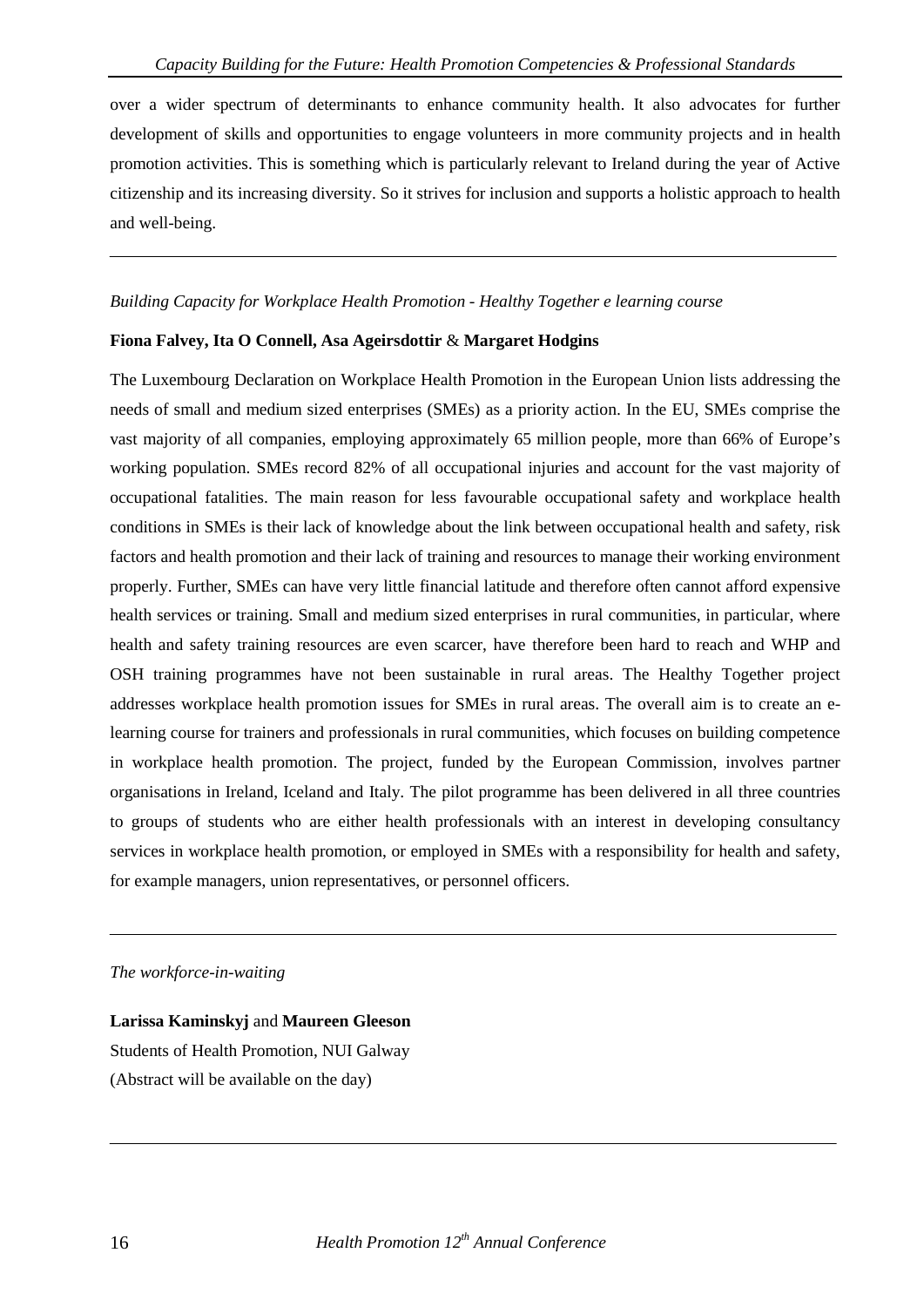*Developing Competencies and Professional Standards for Health Promotion Capacity Building in Europe IUHPE/EURO Competencies and Accreditation Project*

#### **Barbara Battel-Kirk**

BBK Consultancy

This presentation reports on the progress an IUHPE EURO project to develop competencies, standard and accreditation in health promotion in the context of capacity building within Europe, including a recent application for EU funding to the Public Health Executive Authority (PHEA).

Competencies and standards for practice have been developed for a wide range of disciplines at national and international level. Within the field of health promotion such frameworks have been developed in a small number of countries in Europe, as well as in Canada, Australia and New Zealand. There is, however, no agreed framework of competencies and standards and no one body entrusted with responsibility for accreditation in health promotion at the European level. In response to this need a Sub-Committee of IUHPE Euro was established in 2005 with the remit to make recommendations on the development of Training, Accreditation and Professional Standards across the European Region. This paper will report on the work of the Sub-Committee to date including:

- a proposed framework for an accreditation process
- a scoping study on training and accreditation in Health Promotion across the European region.
- a literature review of the Health Promotion competencies which have been developed to date which will inform the next stage in developing consensus for competencies and standards in Europe.
- Outline draft competency categories/domains
- a pilot project exploring the feasibility a European Professional Accreditation System in Health Promotion. The pilot project will form the first stage in, and inform the further development and dissemination of, a Europe wide accreditation system.
- a proposal for funding for further activity to the PHEA
- a formal application for EU funding with 15 partners across Europe

The presentation will highlight the drivers and barriers encountered in the early stages of the development of competencies, standards and accreditation processes within a variety of political, professional and academic environments. The progress on European frameworks will be discussed within the wider global context.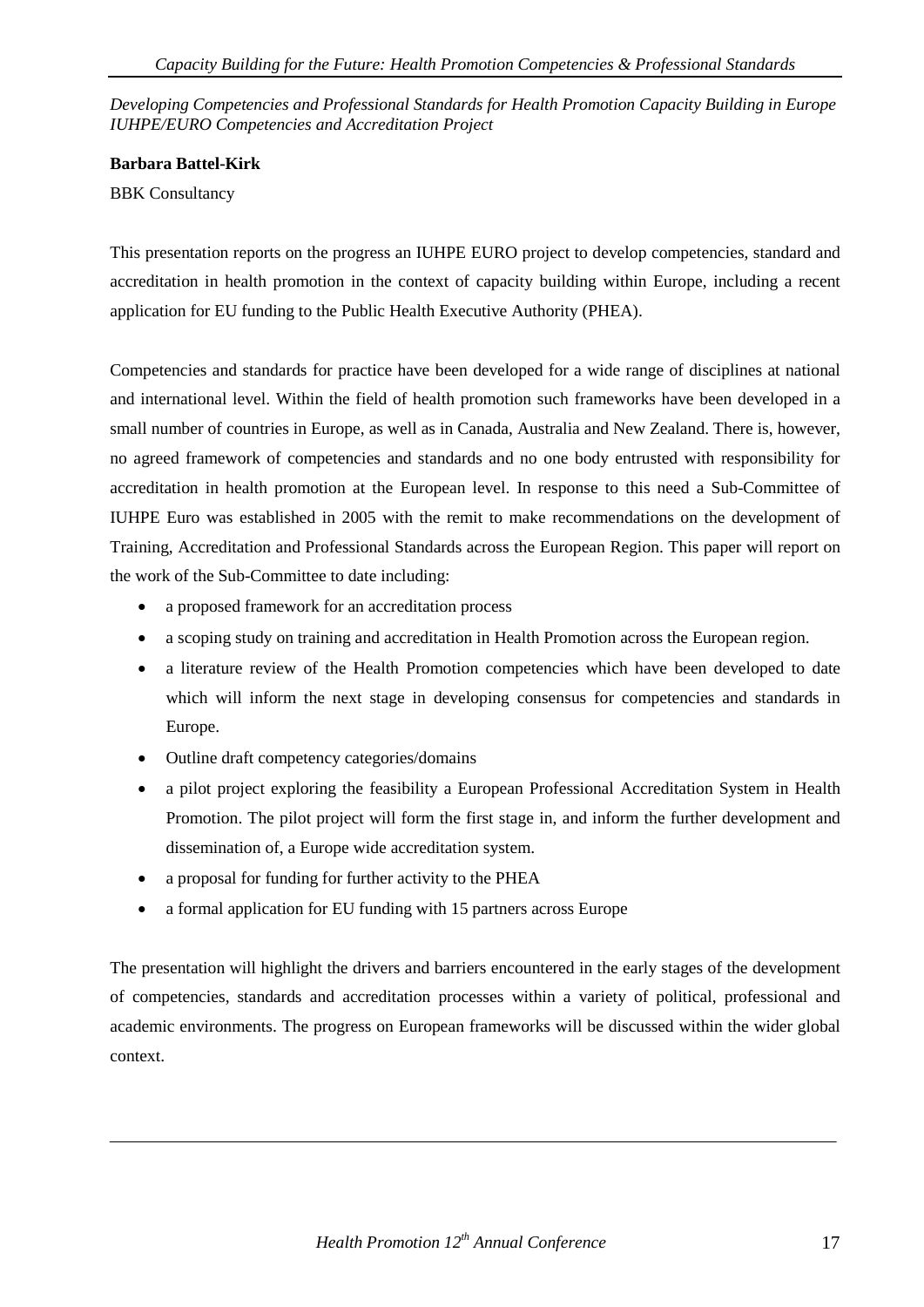*Implementation of SPHE (Social Personal and Health Education) in post primary schools in Galway, Mayo and Roscommon........ the challenges and the rewards on this long distant journey - what sustains those on the road and our hopes for the future!*

#### **Edel O'Donnell** and **Martha Sweeney**

SPHE Support Service – Post Primary – for counties Galway, Mayo and Roscommon

The SPHE Support Service is a partnership between the Department of Education and Science, the Department of Health and Children and the Health Service Executive in association with the Marino Institute of Education. The SPHE support team provides ongoing training and support to teachers and school communities so that they can carry out the core work of SPHE. The heart of SPHE is about encouraging and supporting the personal growth and development of young people within school communities which themselves must strive to operate out of a health promoting ethos. The challenge for the SPHE support service is to nurture and nudge this work onwards within a system that is all too often dominated by the shadow of exams.

The session will present a brief history of how SPHE developed and how the SPHE Support Service was born. We will outline the SPHE programme, examples of the work we do with schools, how we do this work, the challenges we face from day to day, what sustains us and our hopes for the future.

*Valuing views of service-users in setting standards and assessing performance.*

#### **Genevieve E. Becker**

Medical Education Unit, University of Leeds

The validation process for an instrument to assess real situation performance of students in assisting service-users to develop skills for health sought the views of educators, students and service-users. In response to the question of whose views of the performance should be counted for summative assessment, the results indicated that 40% thought the views of the three stakeholders (educator, student, and service user) should carry equal weight, with less marking a sole view as being most important. The results were generally positive about valuing the view of the service-user in assessing the student's performance in assisting them.

In a standard setting process, the three groups (educators, students and service-users) indicated how well the student should need to perform in order to pass the assessment. The results from the three groups were very similar across the groups as well as across the items of the performance assessment. Students expected slightly higher standards than did educators. There was an expectation that students would meet a minimum standard on al items with no compensation between items.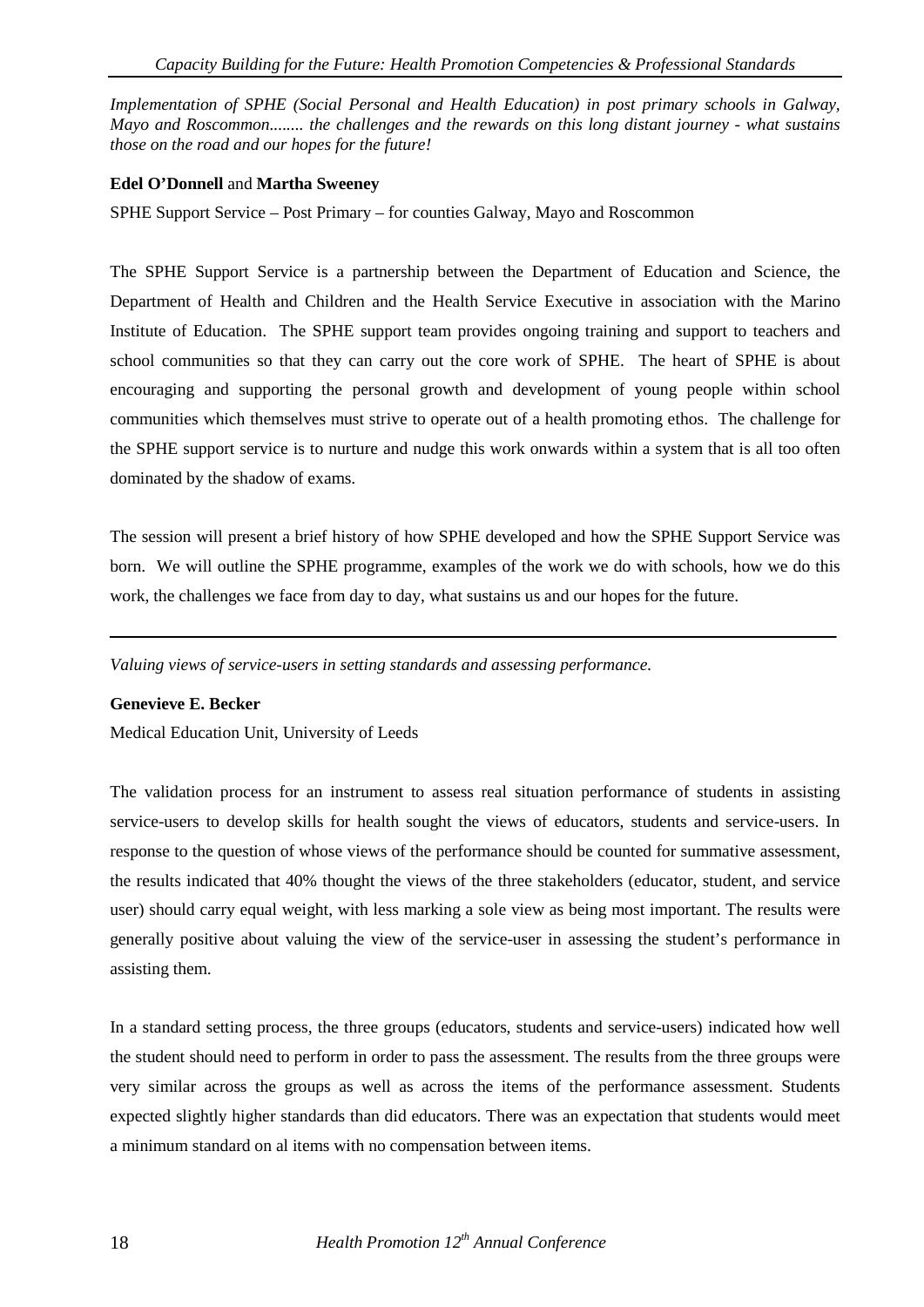### **Poster Communications**

### *The attitudes and experiences of primary school teachers to nutrition interventions in schools*  **Hennessy, M.<sup>1</sup> & Deasy, C.<sup>2</sup>**

<sup>1</sup>Health Promotion, Department of Education and Professional Studies, University of Limerick <sup>2</sup>Department of Nursing and Midwifery, University of Limerick

### *Men and Help Seeking – 'It's got to be serious'*

**Hennessy, M. & Mannix-McNamara, P.**

Health Promotion, Department of Education and Professional Studies, University of Limerick

# *Learning by Sharing - Peer Review Mentoring for the Healthcare Food Award Initiative* **O'Riordan, A. & Jaycock, P.**

Irish Health Promoting Hospitals Network

### *Feasibility Study: For a Health Information Website for College Students* **Doyle, P.** 1 **, Byrne, M.** 2 **, Dring, C.**<sup>1</sup> **, McGloin, A**<sup>3</sup> **., McGrath, D.**<sup>3</sup> **, Neeson, B.**<sup>4</sup> **, Sixsmith, J.**<sup>1</sup> <sup>1</sup>National University of Ireland, Galway; <sup>2</sup>University College Cork; <sup>3</sup>Trinity College Dublin 4 HSE Population Health

### *Reflections on the Evaluation of a Health Impact Assessment on Traffic and Transport in Ballyfermot.*

**Kearns, N., and Pursell, L.**

Health Promotion Research Centre, National University of Ireland, Galway

### *Perceptions of the Impact of the Smoking Ban Among Bar Workers in the Republic of Ireland.* **Pursell, L.1 , D'Eath M.<sup>1</sup> , O'Donovan, D. 1 , Allwright, S.<sup>2</sup> , Paul, G.2 , Mullally, B.J.3 and Greiner, B.3**

<sup>1</sup>Health Promotion Research Centre, National University of Ireland, Galway

<sup>2</sup>Department of Epidemiology & Public Health, Trinity College Dublin

<sup>3</sup>Deparment of Public Health & Primary Care, University College Cork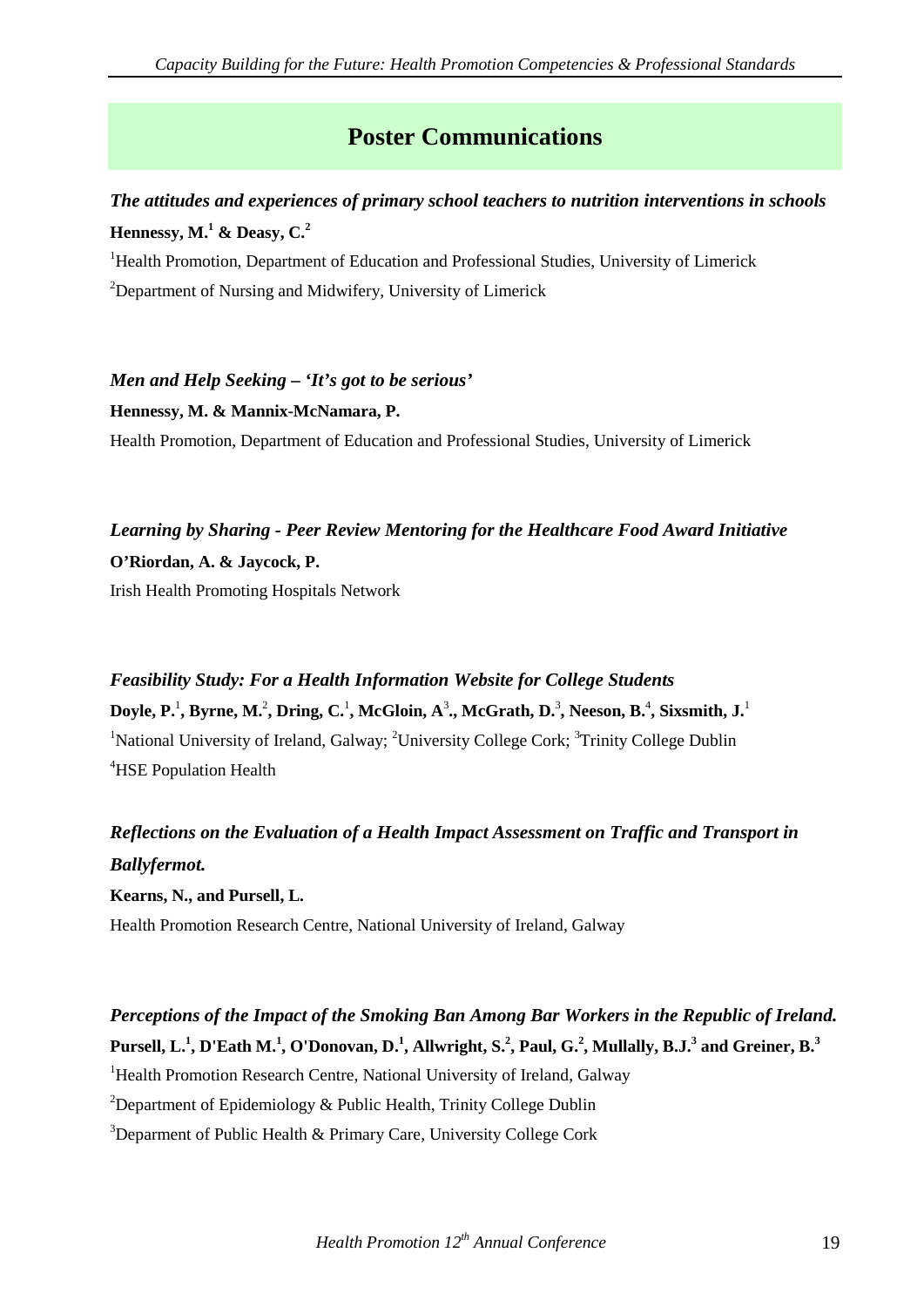### *Liasing, Facilitating or Engaging: Power through process in research with children* **Sixsmith, J. & Nic Gabhainn, S.**

Health Promotion Research Centre, National University of Ireland, Galway

*Agreement between educational stakeholders on the conceptualisation of children's wellbeing* **Sixsmith, J. & Nic Gabhainn, S.** Health Promotion Research Centre, National University of Ireland, Galway

*Family factors associated with childhood hunger: sources of social and economic inequality* **Nic Gabhainn, S.<sup>1</sup> , Molcho, M<sup>1</sup> ., Pickett, W.2 , Boyce, W.3 , Gallupe, O.3 & King, M. <sup>3</sup>** <sup>1</sup>Health Promotion Research Centre, National University of Ireland, Galway <sup>2</sup>Department of Epidemiology; <sup>3</sup>Social Program Evaluation Group, Queens University, Ontario

*Time effects in food frequency consumption and eating behaviour among Irish school children* **Kelly, C.N.M.1 ; Nic Gabhainn, S.<sup>1</sup> ; Walsh, K<sup>1</sup> & Kelleher, C. <sup>2</sup>** <sup>1</sup>Health Promotion Research Centre, National University of Ireland, Galway <sup>2</sup>School Public Health & Population Science, University College Dublin

*From science to policy: experiences of the Breastfeeding in Ireland Strategic Action Plan* **Kelly, C.N.M.1 ; Batt, V.<sup>1</sup> ; Fallon, M.2 ; & Nic Gabhainn, S.<sup>1</sup>** <sup>1</sup>Health Promotion Research Centre, National University of Ireland, Galway <sup>2</sup>National Breastfeeding Coordinator, Department of Health & Children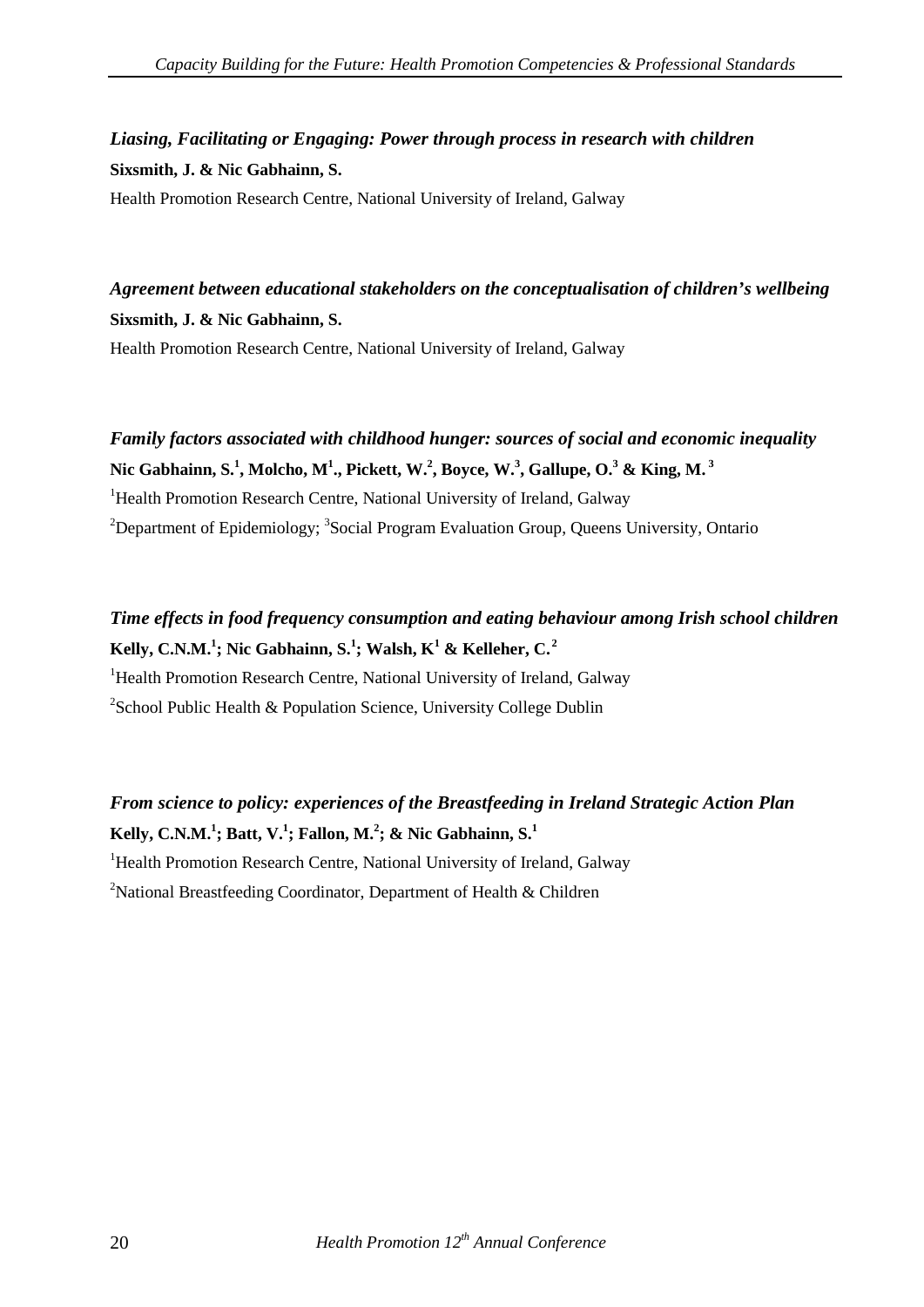### **Support Documentation for Roundtable Discussion**

Significant strides have been made globally in recent decades, particularly in Australia, Europe and North America, to promote quality assurance in the training of health promotion and health education professionals (Allegrante, Auld, Barry & Taub, 2007). These efforts have been grounded in the development of professional accreditation systems in health promotion based on standards comprising agreed competencies (Barry, 2007). Competencies have been defined as attributes that enable an individual to perform a set of tasks to an appropriate and identified standard (Health Promotion Forum of New Zealand (http://www.hpforum.org.nz).

According to Ontario Health Promotion, key reasons for health promoters to identify competencies are:

- To inform and structure the content of health promotion training programmes
- To assist in the development of competency based job descriptions for health promoters
- To inform the development of health promotion training needs and assessment tools
- To inform curriculum development of continuing education for health promoters
- To increase understanding of the range of knowledge and skills required by health promoters to effectively plan, deliver and evaluate health promotion initiatives.

(Hyndman, 2007)

This list is similar to that of the potential use of competencies identified by The Health Promotion Forum of New Zealand. This highlights cross national similarities in the development of these quality assurance initiatives in health promotion. A number of countries have been active in relation to these developments including:

- USA <http://www.nchec.org/aboutnchec/rc.htm>
- Australia http://www.healthpromotion.org.au
- Canada http://www.ohpe.ca
- New Zealand <http://www.hpforum.org.nz/page.php?28#246>
- UK http://www.skillsforhealth.org.uk
- Scotland [http://www.healthscotland.com](http://www.healthscotland.com/)

Examples of competency frameworks for health promotion can be found at the websites above.

In addition, work has been undertaken at the European level by IUHPE/EURO to explore the establishment of a pan European accreditation system in Health Promotion within the context of professional competencies and academic standards (meeting of IUHPE/EURO sub-committee on training and accreditation in health promotion in Europe  $24<sup>th</sup>$  April 2006). The proposed structure for this development is a voluntary registration system based on an agreed set of competencies and professional standards underpinning the qualification system. Registration would be time limited and subject to review, for example on a five yearly basis. Two types of accreditation routes are proposed:

- 1. Accreditation by qualification provided by (a) recognised education and training providers i.e. universities or institutes, plus supervised practice by recognised specialists.
- 2. Accreditation of individual professionals working in the health promotion field by virtue of relevant professional experience and /or certified learning.

The targeted population are those people seeking formal recognition of their qualification as a specialist in health promotion in Europe, whether they come from the policy, academic or practice arena. The proposed accreditation system would be operated by IUHPE through a devolved model at national level. The review process would be undertaken by national agencies or bodies, which would be approved by IUHPE and would agree to apply the accreditation process in accordance with the system agreed with IUHPE. This would ensure a consistency of standards across countries (taken from IUHPE/EURO meeting sub-committee on training and accreditation in health promotion in Europe  $24<sup>th</sup>$  April 2006)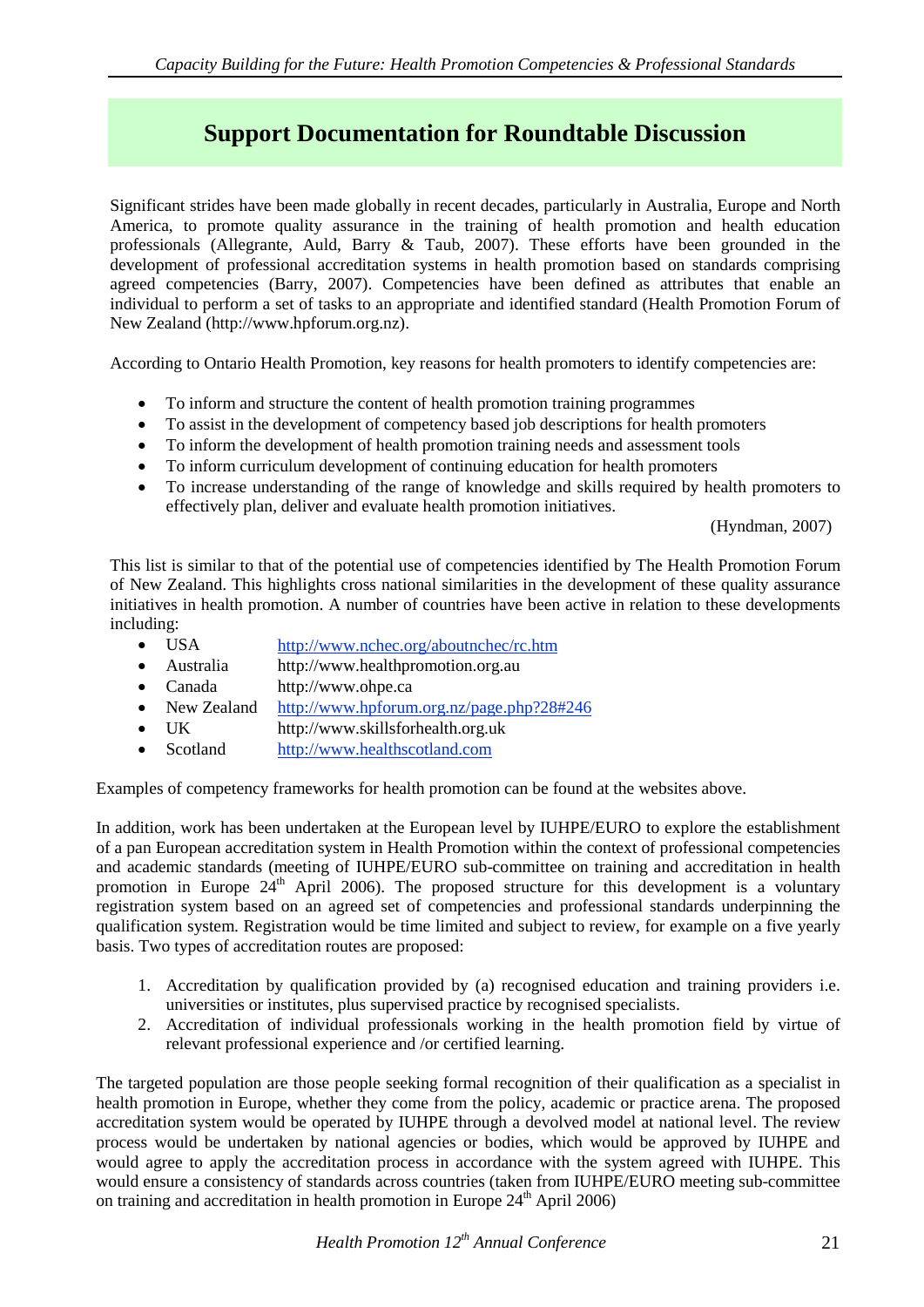While this work is progressing at a European level, developments continue at national levels and it must be acknowledged there are differences in both content and the stage of development of the processes in various countries and regions. However common goals in these quality assurance efforts are evident and these are:

- 1. To protect the public by establishing and assuring a minimum acceptable standard of quality and performance for professionals working in population health
- 2. To improve or strengthen institutions and programs of professional preparation through systems of peer external review
- 3. To promote continued professional development of the workforce.

(Allegrante, Auld, Barry & Taub, 2007)

The IUHPE has identified that the time appears to be right to explore the development of global consensus regarding the core competencies of those working in health promotion. In addition exploration of standards for the accreditation of professional preparation programmes globally, as opposed to nationally or regionally, appears timely. To this end a consensus meeting of invited global leaders in health promotion and health education will take place in Galway, Ireland on June 16th,17th and 18th.

The objectives of this international meeting are to:

- Exchange experiences and lessons learned in identifying competencies, developing standards, and establishing credentialing systems for health promotion and health education specialists
- **Explore the contemporary and future uses of technology in professional preparation and training of** health promotion and health education specialists
- Generate a Meetings Proceedings and Consensus Report that outlines the position of participating experts on core competencies, principles of accreditation, and continuing professional development in health promotion and health education, and recommendations that can be disseminated globally. (Allegrante, Auld, Barry & Taub, 2007)

The Health Promotion Summer Conference immediately follows this meeting on Thursday 19th June and Friday 20th June. A central feature of the conference is that participants, who will include health promotion practitioners, educators and managers, can discuss how the ideas from the Concensus Report can be used to strengthen health promotion practice and training in the Irish context.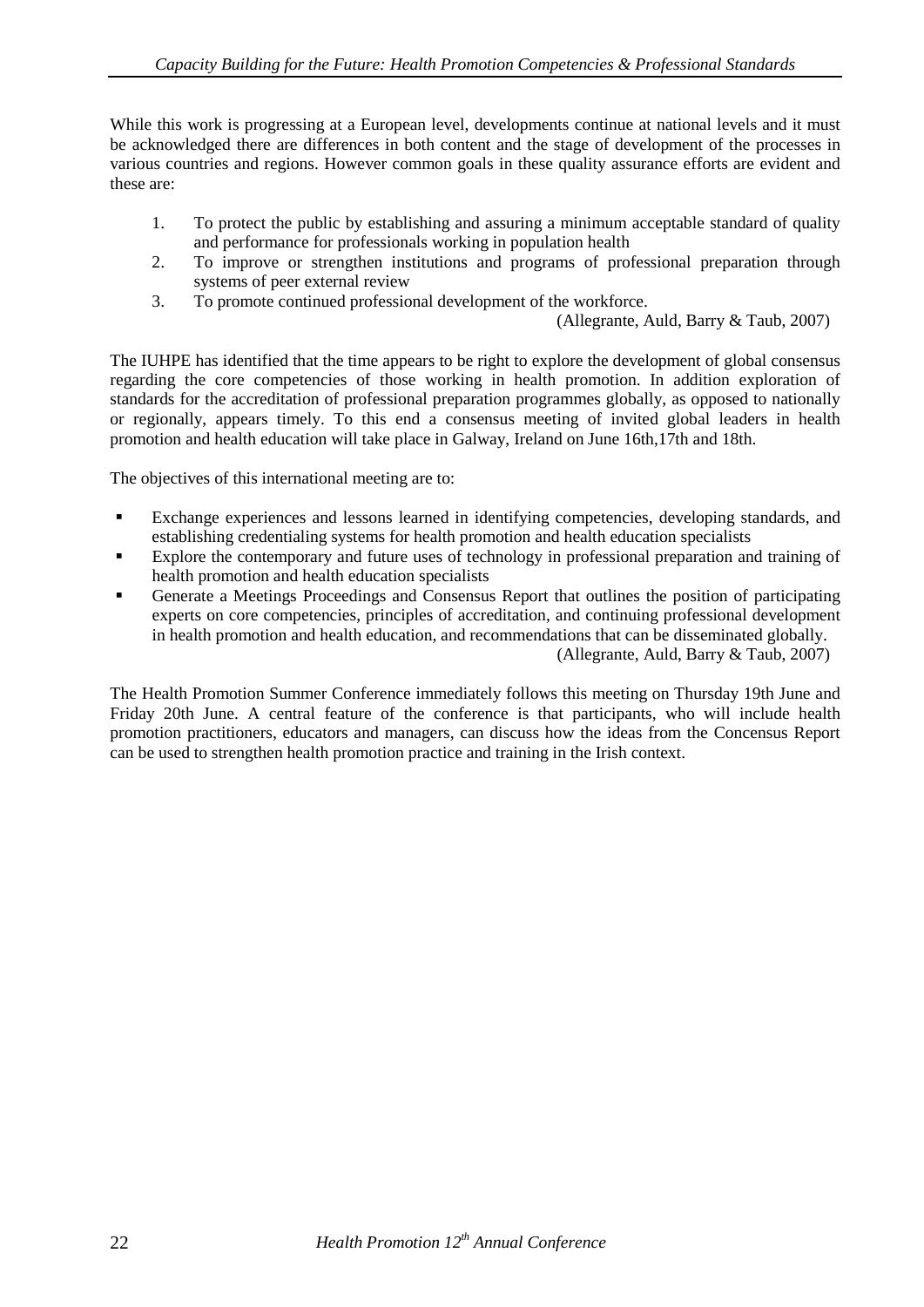#### **Further Reading / information**

#### **UK**

#### **Skills for Health/Healthworks UK:**

National Standards for Specialist practice in Public Health and in Public Health Practice http://www.skillsforhealth.org.uk/

**Competencies for Health Promotion Practitioners Health Scotland 2005** 

http://www.healthscotland.com/uploads/documents/5128-CompHPP130206.pdf

#### **New Zealand**

**Health Promotion Competencies for Aotearoa-New Zealand:** <http://www.hpforum.org.nz/page.php?28#246> **Use and future of health promotion competencies in New Zealand Report**:

<http://www.hpforum.org.nz/resources/competenciesreportJan04.pdf>

#### **Canada**

**Towards the Development of Canadian Health Promotion Competencies 2007** [http://www.ohpe.ca/index2.php?option=com\\_content&do\\_pdf=1&id=9068](http://www.ohpe.ca/index2.php?option=com_content&do_pdf=1&id=9068) 

#### **Australia**

#### **Revision of Health Promotion Competencies Australia**

**h**[ttp://www.healthpromotion.org.au/branches/wa/reports/Health\\_Promotion\\_competencies\\_for\\_Australia\\_Final\\_R](http://www.healthpromotion.org.au/branches/wa/reports/Health_Promotion_competencies_for_Australia_Final_Report_2006.pdf) [eport\\_2006.pdf](http://www.healthpromotion.org.au/branches/wa/reports/Health_Promotion_competencies_for_Australia_Final_Report_2006.pdf)

#### **Core Health Promotion competencies for Australia 2007**

[http://www.healthpromotion.org.au/branches/wa/reports/core\\_hp\\_competencies\\_2007.pdf](http://www.healthpromotion.org.au/branches/wa/reports/core_hp_competencies_2007.pdf)

#### **US**

#### **National Commission for Health Education Credentialing US**

http://www.nchec.org/aboutnchec/rc.htm

#### **Related websites**

**Specialised health promotion (UK**) <http://www.specialisedhealthpromotion.org.uk/> **Interactive Domain Model for Best Practices in Health Promotion**: [www.bestpractices-healthpromotion.com](http://www.bestpractices-healthpromotion.com/)